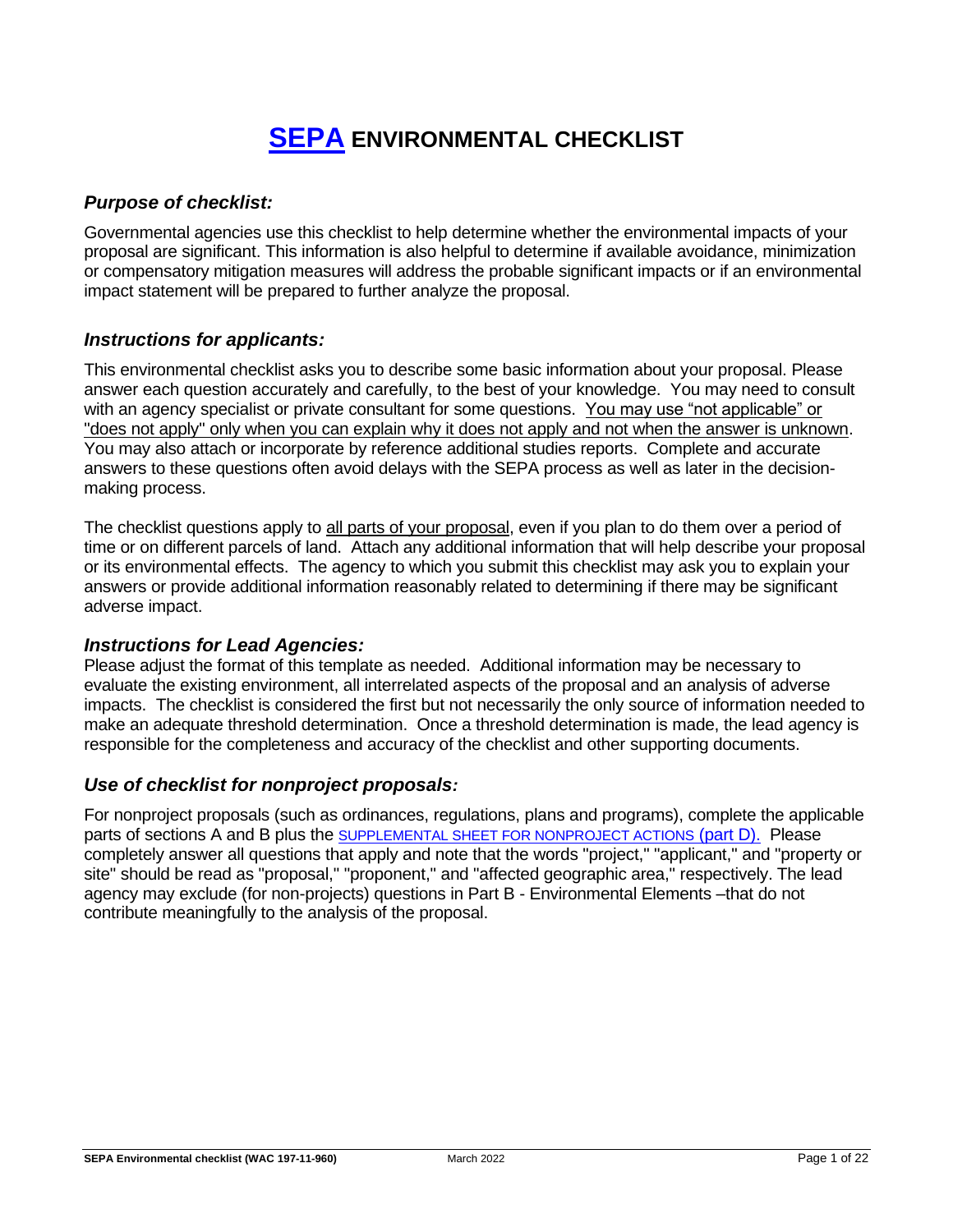## *A. Background* **[[HELP](https://ecology.wa.gov/Regulations-Permits/SEPA/Environmental-review/SEPA-guidance/SEPA-checklist-guidance/SEPA-Checklist-Section-A-Background)]**

## **1. Name of proposed project, if applicable**:

Mukilteo Parklet

## **2. Name of applicant:**

Port of Everett

## **3. Address and phone number of applicant and contact person:**

Laura Gurley, Director of Planning Port of Everett 1205 Craftsman Way, Suite 200 Everett, WA 98201 (425) 388-0720 [laurag@portofeverett.com](mailto:laurag@portofeverett.com)

List of Contributors to this Environmental Checklist:

| Landau Associates, Inc.          | Hough Beck & Baird, Inc.  |
|----------------------------------|---------------------------|
| 130 2 <sup>nd</sup> Avenue South | 2101 4th Ave, Suite 1800, |
| Edmonds, WA 98020                | Seattle, WA 98121         |
| (Environmental Services)         | (Landscape Architecture)  |
|                                  |                           |

## **4. Date checklist prepared:**

March 2022

## **5. Agency requesting checklist:**

Port of Everett (Port)

## **6. Proposed timing or schedule (including phasing, if applicable):**

The Port plans to complete the proposed project improvements by Spring 2022.

## **7. Do you have any plans for future additions, expansion, or further activity related to or connected with this proposal? If yes, explain.**

Future plans may include the addition of a permanent patio cover by Ivar's restaurant.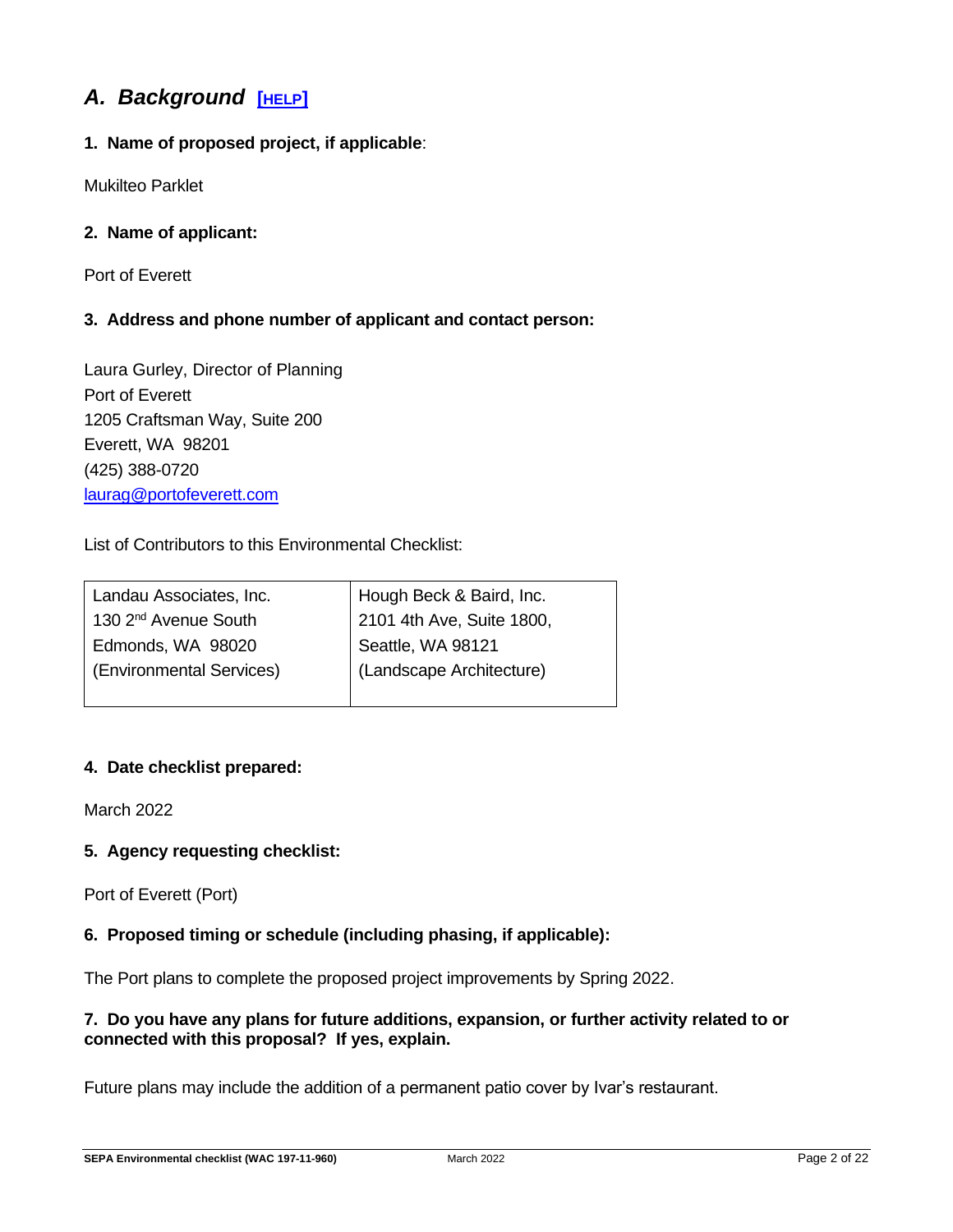**8. List any environmental information you know about that has been prepared, or will be prepared, directly related to this proposal.**

- Floodplain Development Assessment
- Zoning and Shoreline Master Program Consistency Evaluation Narrative

Please contact Laura Gurley at (425-388-0720) or [LauraG@portofeverett.com](mailto:LauraG@portofeverett.com) to review environmental information relating to the proposed project.

#### **9. Do you know whether applications are pending for governmental approvals of other proposals directly affecting the property covered by your proposal? If yes, explain.**

There are no known applications for approvals or other proposals associated with the properties affected by the proposed project.

#### **10. List any government approvals or permits that will be needed for your proposal, if known.**

- Shoreline Master Program (City of Mukilteo) Shoreline Substantial Development Permit
- Floodplain Development permit
- Public Works permit
- Building permit (*To be confirmed*)

#### **11. Give brief, complete description of your proposal, including the proposed uses and the size of the project and site. There are several questions later in this checklist that ask you to describe certain aspects of your proposal. You do not need to repeat those answers on this page. (Lead agencies may modify this form to include additional specific information on project description.)**

The Port of Everett (Port) is proposing development of a "parklet" on parcels (Snohomish County Parcel No. 28040400200100 and 28040400203000 [Site]) that were formerly part of the approach ramp for the former Washington State Ferries (WSF) Mukilteo Terminal which included drive lanes, a utility shed, and ticketing building, all of which have been demolished by Washington State Department of Transportation (WSDOT) as part of their new ferry terminal development to the east. Prior to turning the Site over to the Port, WSDOT repaved the project site, installed railings on the waterward end and constructed a vertical concrete block wall on the west side to separate the site from the adjacent Losvar Condominium property. The Port is partnering with Ivar's to repurpose the parcel for public park space and seasonal outdoor dining space. The dining space will be leased by the Port to Ivar's and will be separated from the publicly accessible portion of the parklet. This separation will be moveable to allow for special events. It is anticipated that Ivar's will be leasing offsite parking spaces from neighboring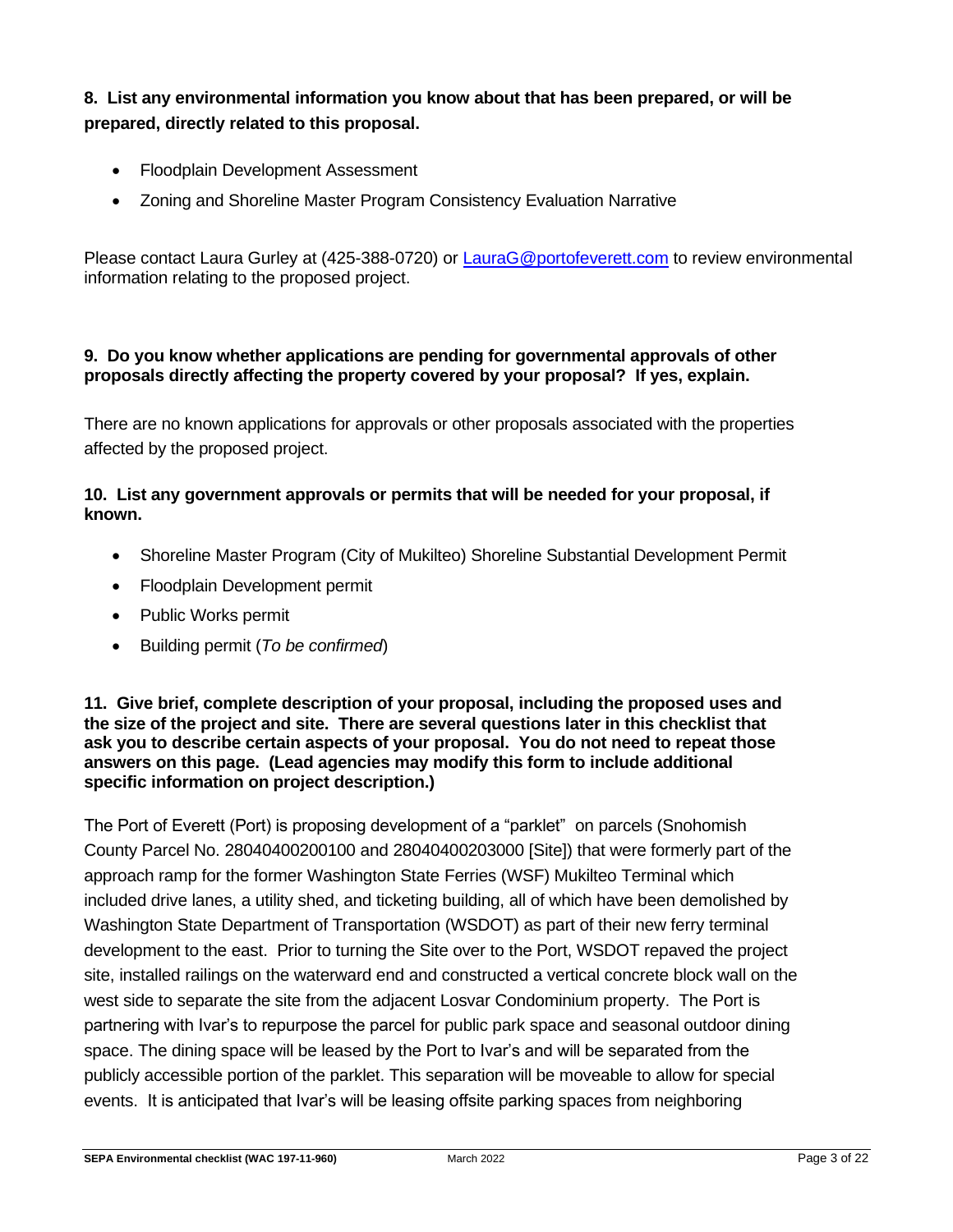property owner(s) to accommodate the additional capacity associated with the increase in dining space.

The parklet space will include:

- Above-ground plant containers in the parcel and also adjacent to Front Street right-ofway to provide separation of the parklet from the street.
- Benches and picnic tables for public seating.
- Resetting two interpretive signs.
- Replacement of existing wood plant containers located in the Front Street right-of-way immediately in front of Ivar's.
- Decorative panels affixed to the existing concrete block wall.
- Low-level and shielded accent lighting with electrical service at the existing concrete block wall.

The dining space will include:

- Seasonal outdoor tables, umbrellas and chairs provided by Ivar's Restaurant.
- Above-ground plant containers combined with a physical separation element (e.g., panel fence or railing) to provide separation from the public park component of the site.

Improvements across the Site include decorative treatment on the surface of the existing asphalt (e.g., colored sealcoat or similar product), and the plant containers will be set within areas of rounded cobble rock and boulders on top of the existing asphalt. The existing WSDOT installed guardrail and concrete block wall on the west side of the site will remain as-is. No disturbance is anticipated to the bulkhead or rip-rap along the shoreline.

**12. Location of the proposal. Give sufficient information for a person to understand the precise location of your proposed project, including a street address, if any, and section, township, and range, if known. If a proposal would occur over a range of area, provide the range or boundaries of the site(s). Provide a legal description, site plan, vicinity map, and topographic map, if reasonably available. While you should submit any plans required by the agency, you are not required to duplicate maps or detailed plans submitted with any permit applications related to this checklist.**

The Site is located at 700 Front Street in the City of Mukilteo, Snohomish County, Washington; Township 28N, Range 4E, Section 4, W.M. The project includes improvements to Snohomish County Parcel No. 28040400200100, upland portion of Parcel No. 28040400203000, and adjacent Front Street right of way. See attached Vicinity Map.

## *B. Environmental Elements* [[HELP](https://ecology.wa.gov/Regulations-Permits/SEPA/Environmental-review/SEPA-guidance/SEPA-checklist-guidance/SEPA-Checklist-Section-B-Environmental-elements)]

## **1.** *Earth*[\[help\]](https://ecology.wa.gov/Regulations-Permits/SEPA/Environmental-review/SEPA-guidance/SEPA-checklist-guidance/SEPA-Checklist-Section-B-Environmental-elements/Environmental-elements-Earth)

**a. General description of the site:**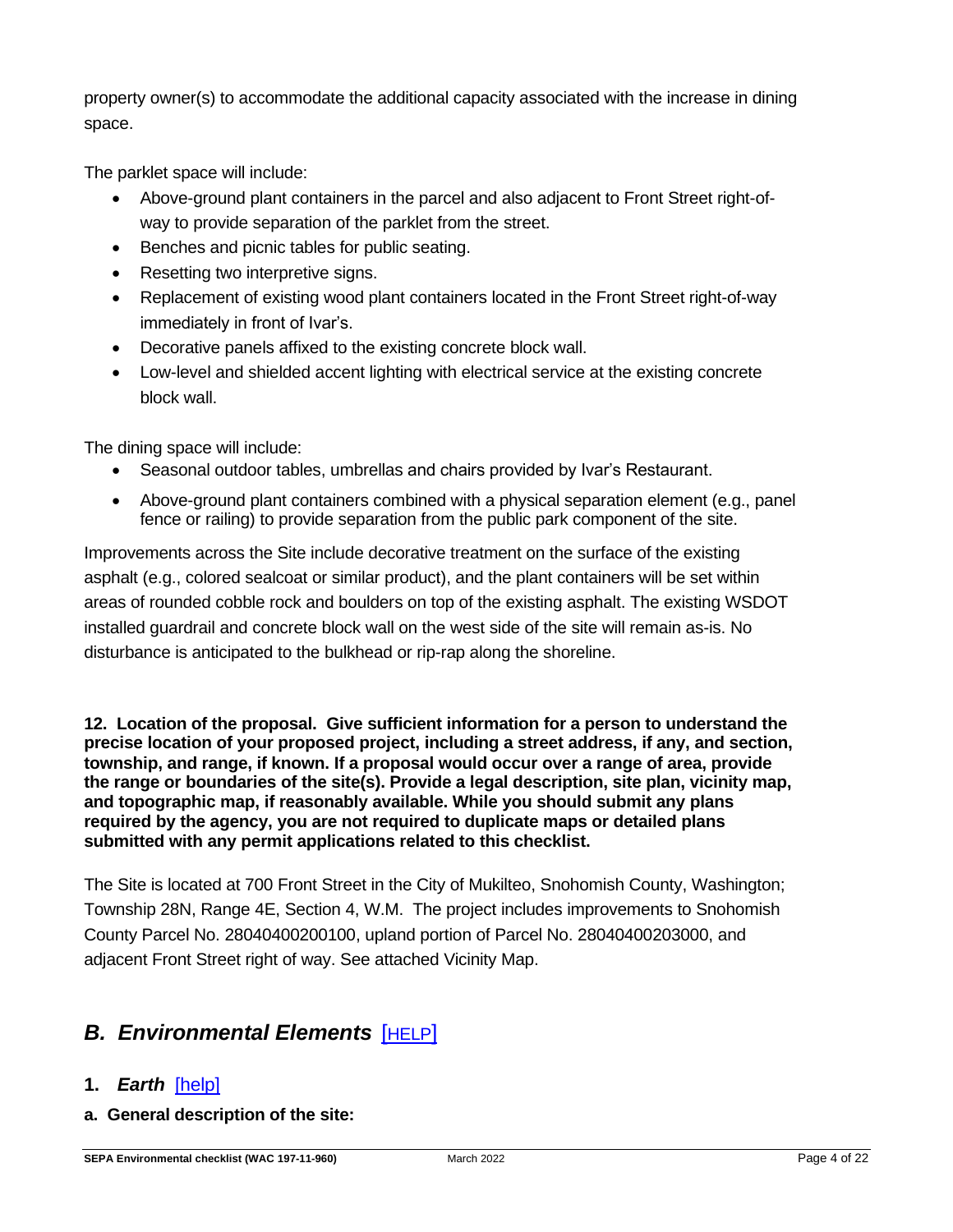|  | (circle one): Flat, rolling, hilly, steep slopes, mountainous, other |  |
|--|----------------------------------------------------------------------|--|
|--|----------------------------------------------------------------------|--|

#### **b. What is the steepest slope on the site (approximate percent slope)?**

The Site is relatively flat.

#### **c. What general types of soils are found on the site (for example, clay, sand, gravel, peat, muck)? If you know the classification of agricultural soils, specify them and note any agricultural land of long-term commercial significance and whether the proposal results in removing any of these soils.**

The USDA NRCS Web Soil Survey identifies the Site as "Urban Land". The site sits on fill over original native soils. No agricultural soils exist on the Site.

#### **d. Are there surface indications or history of unstable soils in the immediate vicinity? If so, describe.**

City of Mukilteo Critical Areas mapping identifies the Site in an area where a geotechnical report may be required for certain types of activities, but is outside of mapped landslide hazard area.

#### **e. Describe the purpose, type, total area, and approximate quantities and total affected area of any filling, excavation, and grading proposed. Indicate source of fill.**

Site grading will be minimized to only that necessary for trenching of electrical utilities. It is anticipated that trenching activity would occur only in the area surrounding the existing concrete block wall along the west edge of the site within the existing gravel surface that has already been disturbed during construction of the wall (by WSDOT). The existing asphalt will remain in place and the shoreline waterward of the bulkhead will remain undisturbed.

#### **f. Could erosion occur as a result of clearing, construction, or use? If so, generally describe.**

Some minor short-term, minimal erosion during construction could occur; however, no long-term erosion is anticipated as a result of the proposed project.

#### **g. About what percent of the site will be covered with impervious surfaces after project construction (for example, asphalt or buildings)?**

There will be no change to impervious surface area. The majority of the Site is currently paved with a small gravel portion adjacent to the concrete block wall at the west end. The gravel strip adjacent to the wall was purposely left this way by WSDOT to allow for landscaping, or utility installation, or both.

#### **h. Proposed measures to reduce or control erosion, or other impacts to the earth, if any:**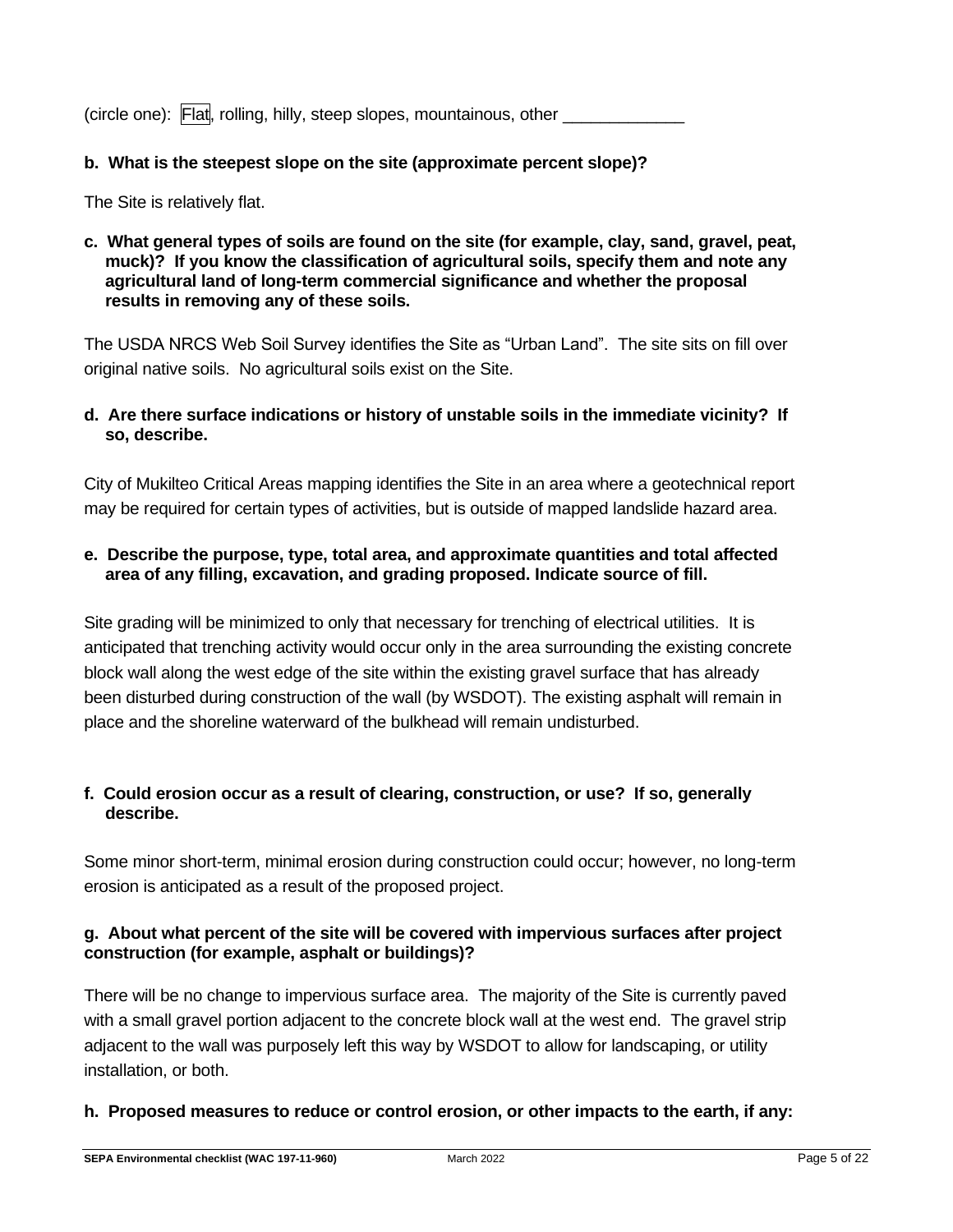Applicable Port Best Management Practices (BMPs) and discharge controls for the control of potential sources of erosion will be implemented as part of all of the proposal's electrical installation activities. Standard BMPs that are both in accordance with the Washington State Stormwater Management Manual for Western Washington and City of Mukilteo requirements will also be implemented during all activities in the Project area.

## *2. Air*[\[help\]](https://ecology.wa.gov/Regulations-Permits/SEPA/Environmental-review/SEPA-guidance/SEPA-checklist-guidance/SEPA-Checklist-Section-B-Environmental-elements/Environmental-elements-Air)

#### **a. What types of emissions to the air would result from the proposal during construction, operation, and maintenance when the project is completed? If any, generally describe and give approximate quantities if known.**

Construction equipment and vehicles will generate minor amounts of localized carbon monoxide and particulate emissions and possible dust. These emissions are temporary and may slightly degrade local air quality, but the resultant pollutant concentrations will be short-term.

Construction activities will be temporary and are anticipated to last up to one month. The anticipated construction equipment for the Project has not yet been determined as the contract has not moved to the bidding phase. As a result, detailed emissions estimates of construction activities associated with the Project cannot be generated at this time.

#### Vulnerability of the Proposal to the Impacts of Climate Change:

The proposal is not likely to be negatively affected by the environmental impacts of climate change. The Port project team is considering potential impacts of climate change in its design for the Site. At this point, the Port has determined the primary physical affect that climate change may have on this Site is sea level rise. The current projected medium change in Puget Sound sea level is 13 inches by 2100 with a range of 6 to 50 inches. <sup>1</sup> The Final Environmental Impact Statement (FEIS) issued by the Washington State Department of Transportation for the Mukilteo Multimodal Project indicated that overall, recent studies appear to be converging on projected sea level increases in the range of 2 to 4 feet. $<sup>2</sup>$  Some additional</sup> variation may occur from this estimated increase within Puget Sound and its adjacent waters, according to Ecology.<sup>3</sup> The lowest portions of the proposed project area are currently at an elevation of +13.93 ft above MLLW. This will be approximately 0.71 ft above the Highest Astronomical Tide (HAT) elevation (+13.22 ft MLLW) at the Site.

#### **b. Are there any off-site sources of emissions or odor that may affect your proposal? If so, generally describe.**

There are no off-site sources of emissions or odor that may affect the proposal.

*<sup>1</sup>See, http://www.cses.washington.edu/db/pdf/moteetalslr579.pdf*

*<sup>2</sup> See, http://www.wsdot.wa.gov/Projects/Ferries/mukilteoterminal/multimodal/library.htm*

*<sup>3</sup> Se[e https://apps.ecology.wa.gov/publications/SummaryPages/1201004.html](https://apps.ecology.wa.gov/publications/SummaryPages/1201004.html)*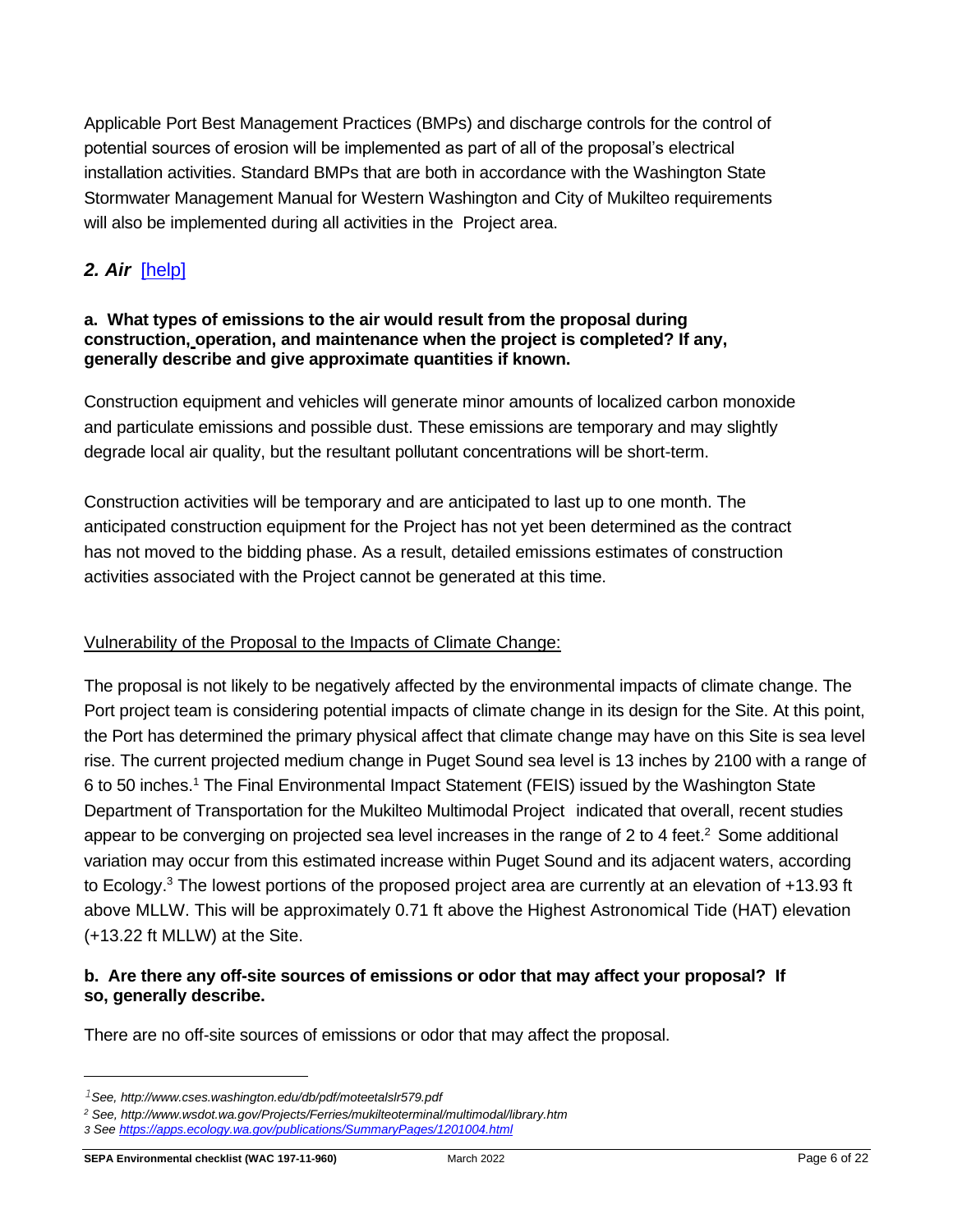#### **c. Proposed measures to reduce or control emissions or other impacts to air, if any:**

To reduce carbon monoxide and particulate emissions from gasoline and diesel engines, construction equipment will have the best available emission control devices generally available to the contractor. Because the construction work is temporary, no significant air quality impacts are expected during construction.

#### *3. Water*[\[help\]](https://ecology.wa.gov/Regulations-Permits/SEPA/Environmental-review/SEPA-guidance/SEPA-checklist-guidance/SEPA-Checklist-Section-B-Environmental-elements/Environmental-elements-3-Water)

#### **a. Surface Water:** [\[help\]](https://ecology.wa.gov/Regulations-Permits/SEPA/Environmental-review/SEPA-guidance/SEPA-checklist-guidance/SEPA-Checklist-Section-B-Environmental-elements/Environmental-elements-3-Water/Environmental-elements-Surface-water)

**1) Is there any surface water body on or in the immediate vicinity of the site (including year-round and seasonal streams, saltwater, lakes, ponds, wetlands)? If yes, describe type and provide names. If appropriate, state what stream or river it flows into.**

The Site is located adjacent to Puget Sound.

**2) Will the project require any work over, in, or adjacent to (within 200 feet) the described waters? If yes, please describe and attach available plans.**

Work will occur adjacent (i.e. within 200 feet) to Puget Sound. No in-water work is proposed.

**3) Estimate the amount of fill and dredge material that would be placed in or removed from surface water or wetlands and indicate the area of the site that would be affected. Indicate the source of fill material.**

Not applicable.

**4) Will the proposal require surface water withdrawals or diversions? Give general description, purpose, and approximate quantities if known.**

No, not applicable.

#### **5) Does the proposal lie within a 100-year floodplain? If so, note location on the site plan.**

Federal Emergency Management Agency (FEMA) flood insurance mapping identifies the Site as occurring in the 100-year floodplain, with corresponding base flood elevation (BFE) of 13 ft (NAVD88). Elevations vary across the site from approximately +11.68 to +13.13 feet (NAV88).

#### **6) Does the proposal involve any discharges of waste materials to surface waters? If so, describe the type of waste and anticipated volume of discharge.**

No.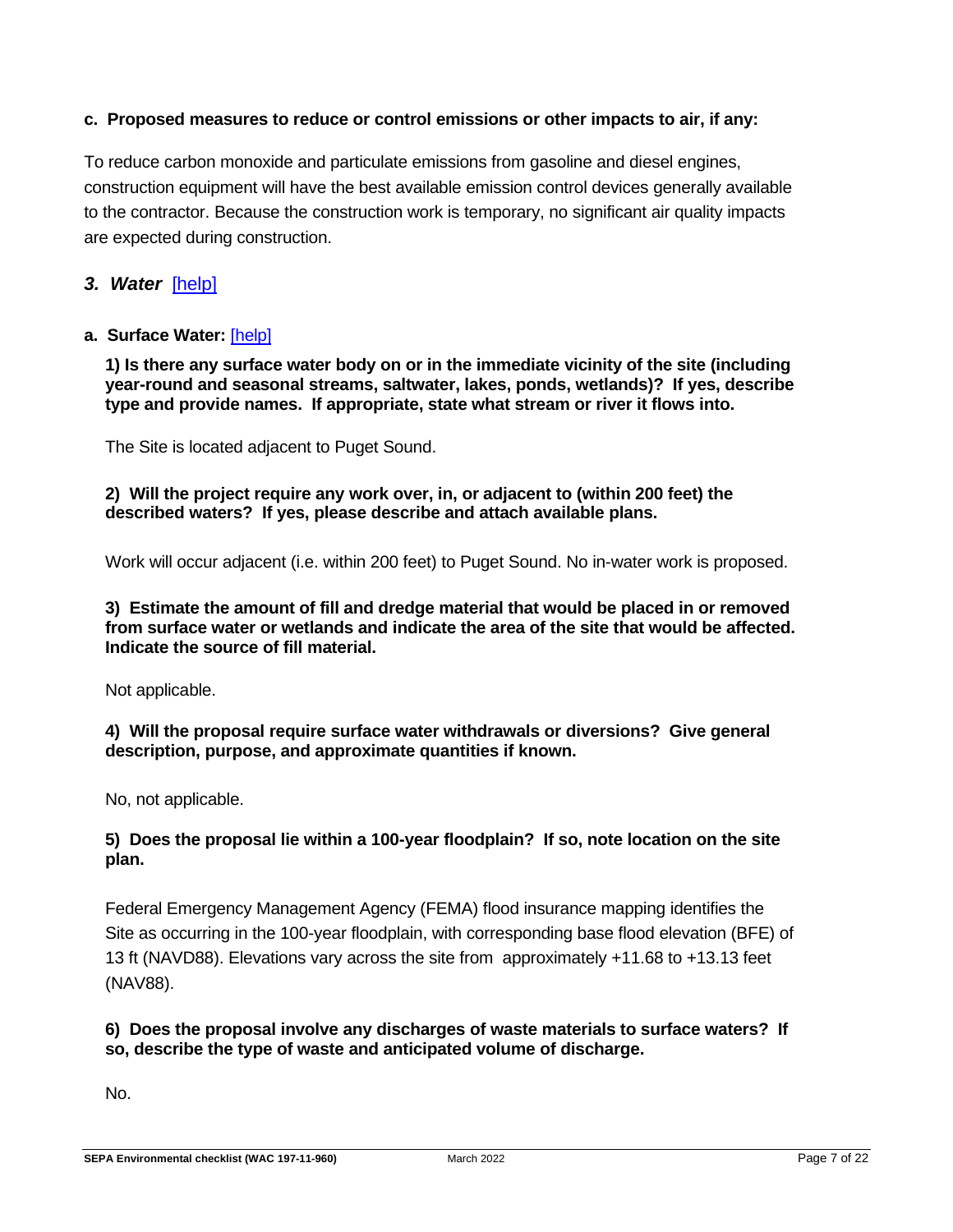#### **b. Ground Water: [\[help\]](https://ecology.wa.gov/Regulations-Permits/SEPA/Environmental-review/SEPA-guidance/SEPA-checklist-guidance/SEPA-Checklist-Section-B-Environmental-elements/Environmental-elements-3-Water/Environmental-elements-Groundwater)**

**1) Will groundwater be withdrawn from a well for drinking water or other purposes? If so, give a general description of the well, proposed uses and approximate quantities withdrawn from the well. Will water be discharged to groundwater? Give general description, purpose, and approximate quantities if known.**

No groundwater withdrawal will occur as part of the proposed Project.

**2) Describe waste material that will be discharged into the ground from septic tanks or other sources, if any (for example: Domestic sewage; industrial, containing the following chemicals. . . ; agricultural; etc.). Describe the general size of the system, the number of such systems, the number of houses to be served (if applicable), or the number of animals or humans the system(s) are expected to serve.**

Not applicable. No waste materials associated with domestic sewage or other activities will be discharged into the ground.

#### **c. Water runoff (including stormwater):**

#### **1) Describe the source of runoff (including storm water) and method of collection and disposal, if any (include quantities, if known). Where will this water flow? Will this water flow into other waters? If so, describe.**

Stormwater runoff will be conveyed to existing catch basin on the Site, which conveys runoff to the adjacent shoreline (Puget Sound). The project will not change the area of impervious surface contributing runoff to the onsite catch basin.

#### **2) Could waste materials enter ground or surface waters? If so, generally describe.**

No, not applicable.

#### **3) Does the proposal alter or otherwise affect drainage patterns in the vicinity of the site? If so, describe.**

The project will maintain current drainage patterns on the Site.

## **d. Proposed measures to reduce or control surface, ground, and runoff water, and drainage pattern impacts, if any:**

There will be no changes to existing drainage patterns. During construction, standard BMPs for erosion and sediment control will be implemented to minimize impacts from Site runoff. All of the proposal's construction activities will be controlled to avoid and minimize potential impacts to surface water in Puget Sound. of the project will comply with Washington State Stormwater Management Manual for Western Washington and City of Mukilteo code requirements.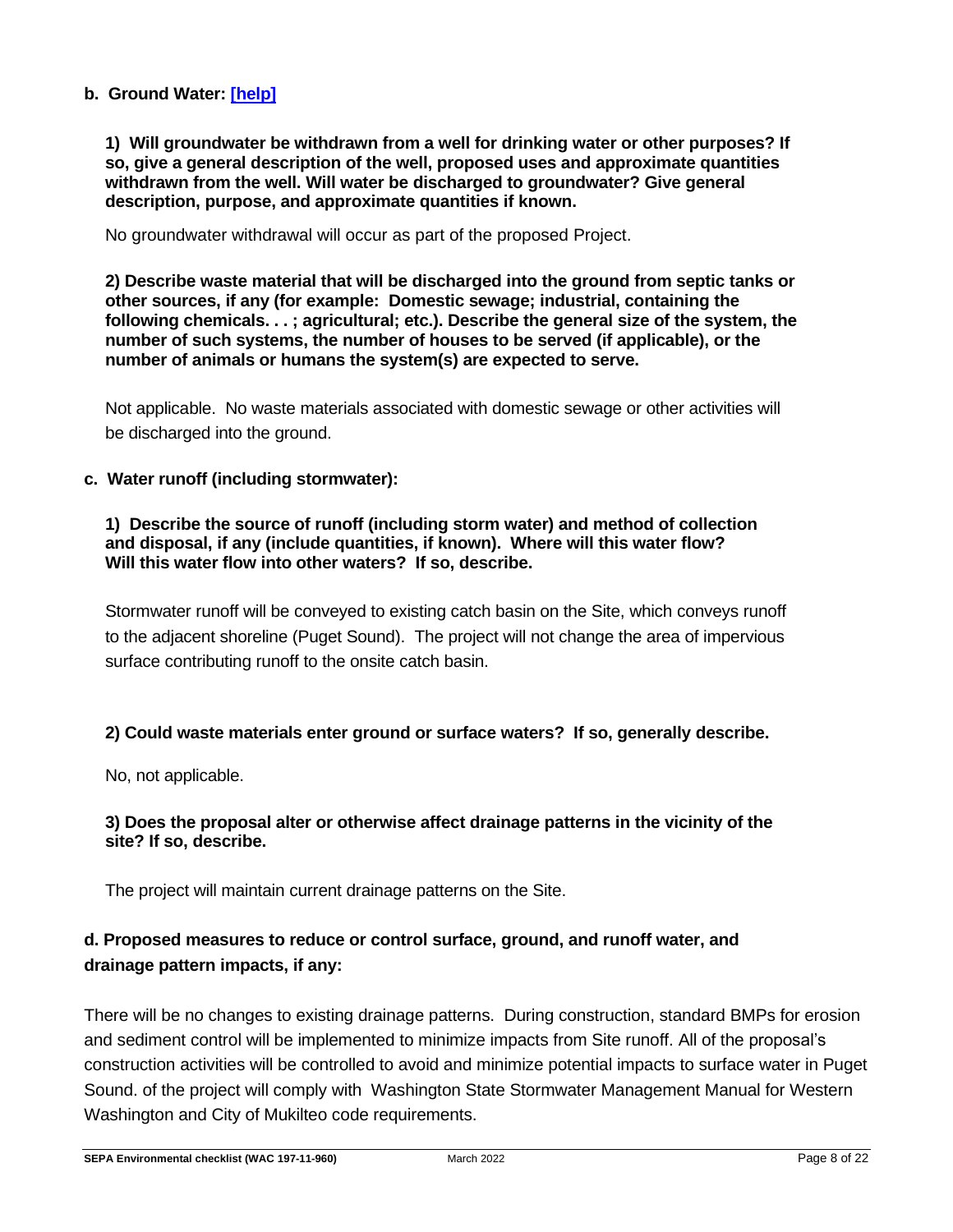#### *4. Plants* **[\[help\]](https://ecology.wa.gov/Regulations-Permits/SEPA/Environmental-review/SEPA-guidance/SEPA-checklist-guidance/SEPA-Checklist-Section-B-Environmental-elements/Environmental-elements-4-Plants)**

#### **a. Check the types of vegetation found on the site:**

- \_\_\_\_deciduous tree: alder, maple, aspen, other: cottonwood
- evergreen tree: fir, cedar, pine, other:
- \_\_\_shrubs

\_\_\_grass

- \_\_\_\_pasture
- \_\_\_\_crop or grain
- \_\_\_\_ Orchards, vineyards or other permanent crops.
- \_\_\_\_ wet soil plants: cattail, buttercup, bullrush, skunk cabbage, other
- water plants: water lily, eelgrass, milfoil, other
- \_\_\_\_other types of vegetation: weeds, Himalayan blackberry

#### **b. What kind and amount of vegetation will be removed or altered?**

None, the majority of the Site is currently paved and there is a small strip of crushed rock gravel along the west side.

#### **c. List threatened and endangered species known to be on or near the site.**

Washington Natural Heritage Program (WNHP) data available online<sup>4</sup> does not identify any threatened or endangered plant species within the township, range, section of the project (data current as of July 15, 2021).

#### **d. Proposed landscaping, use of native plants, or other measures to preserve or enhance vegetation on the site, if any:**

Proposed plants will be in above ground containers.

#### **e. List all noxious weeds and invasive species known to be on or near the site.**

None, the Site is currently paved.

#### *5. Animals*[\[help\]](https://ecology.wa.gov/Regulations-Permits/SEPA/Environmental-review/SEPA-guidance/SEPA-checklist-guidance/SEPA-Checklist-Section-B-Environmental-elements/Environmental-elements-5-Animals)

#### **a. List any birds and other animals which have been observed on or near the site or are known to be on or near the site.**

Examples include:

birds: hawk, heron, eagle, songbirds, other: seagull, crow

*<sup>4</sup> Se[e https://www.dnr.wa.gov/NHPdata](https://www.dnr.wa.gov/NHPdata)*

**SEPA Environmental checklist (WAC 197-11-960)** March 2022 Page 9 of 22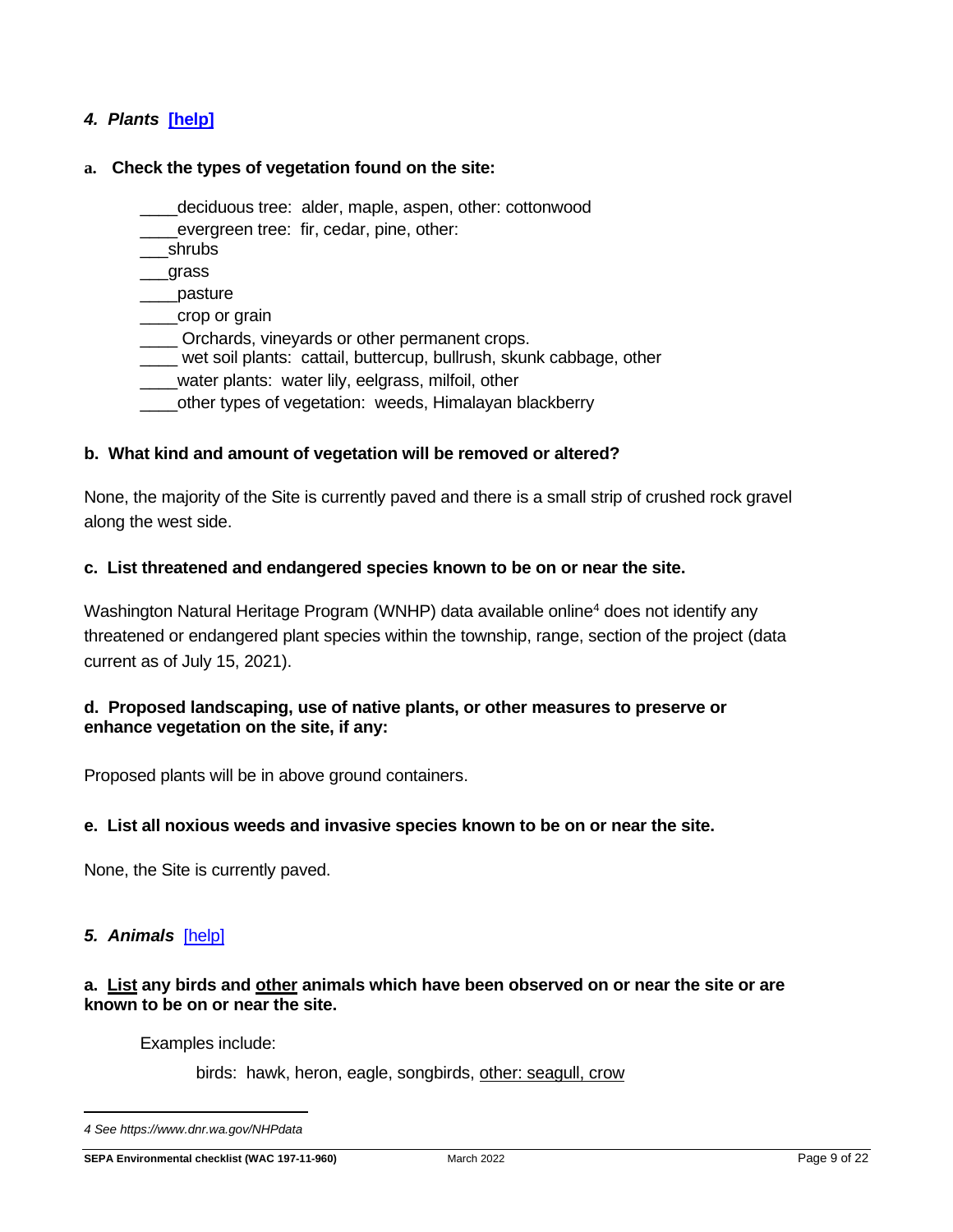mammals: deer, bear, elk, beaver, other: rabbit fish: bass, salmon, trout, herring, shellfish, other

#### **b. List any threatened and endangered species known to be on or near the site.**

Species lists were obtained from the US Fish and Wildlife Services and NOAA Fisheries websites, and listed threatened or endangered species that might occur in the Site vicinity (specifically Puget Sound) include:

- Puget Sound Chinook salmon (*Oncorhynchus tshawytscha*)
- Puget Sound steelhead (*O. mykiss*)
- Coastal-Puget Sound bull trout (*Salvelinus confluentus*)
- Yelloweye rockfish (*Sebastes ruberrimus*)
- Bocaccio rockfish (*S. paucispinis*)
- Marbled murrelet (*Brachyramphus marmoratus*)
- Yellow-billed cuckoo (*Coccyzus americanus*)
- Streaked horned lark (*Eremophila alpestris strigata*)
- Humpback whale (*Megaptera novaeangliae*)
- Southern Resident killer whale (*Orcinus orca*).

The proposed project avoids in-water work, will maintain the area of impervious surface contributing runoff to the aquatic environment, and does not provide suitable habitat for listed terrestrial species, therefore, the project will have no effect on listed threatened or endangered species.

#### **c. Is the site part of a migration route? If so, explain.**

Yes, the Project area is in the Pacific flyway bird migration corridor and nearshore areas of Puget Sound are used by outmigrating and rearing juvenile Chinook, coho, chum, and pink salmon; steelhead trout, sea-run cutthroat trout (subadult and adult), and bull trout (subadult and adult). Adults of each of these species may also migrate in nearshore and offshore areas of Puget Sound before entering nearby freshwater streams/rivers. The proposal will not affect any migration routes.

#### **d. Proposed measures to preserve or enhance wildlife, if any:**

Several measures are included in the proposed Project design to avoid or minimize adverse impacts to wildlife. Care will be taken in all work to prevent materials such as uncured asphalt sealant, debris, oils, and grease from entering the water.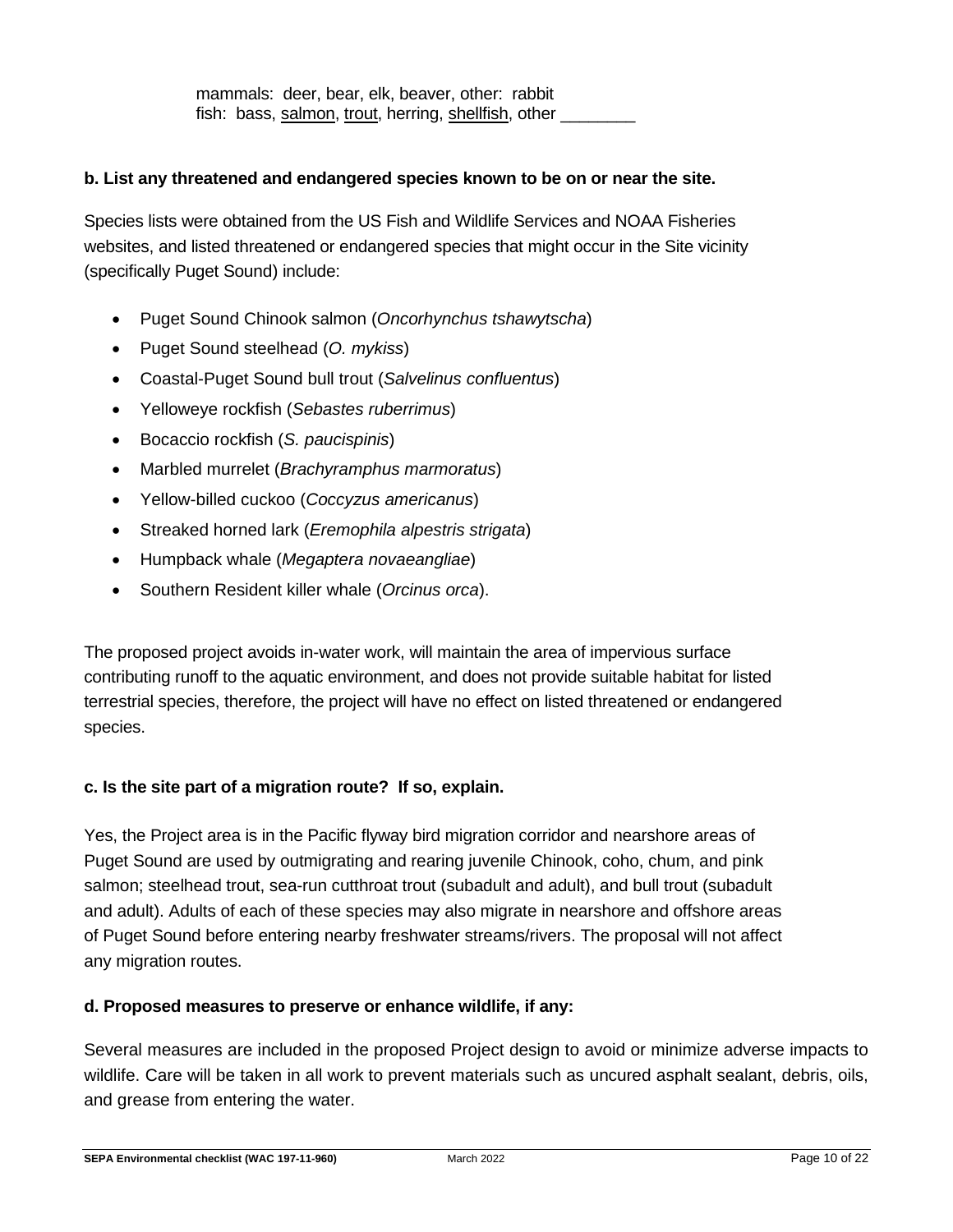In addition, the following BMPs will be implemented as part of constructing this Project:

- The contractor will be responsible for the preparation of an SPCC plan to be used for the duration of the project. The SPCC plan will be submitted to and approved by the Project engineer prior to the commencement of any construction activities. A copy of the SPCC plan, along with any updates, will be maintained at the work Site by the contractor. The SPCC plan will provide advanced planning for potential spill sources and hazardous materials (gasoline, oils, chemicals, etc.) that the contractor may encounter or uses as part of conducting the work. The SPCC plan will outline roles and responsibilities, notifications, and inspection and response protocols.
- Care will be taken to prevent any petroleum products, chemicals, or other toxic or deleterious materials from entering the water. If a spill were to occur, work would be stopped immediately, steps would be taken to contain the material, and appropriate agency notifications would be made. Fuel hoses, oil drums, or fuel transfer valves and fittings, etc., will be checked regularly for drips or leaks, and shall be maintained and stored properly to prevent spills.
- All upland areas will be protected in accordance with standard BMPs as outlined in Ecology Stormwater Management Manual for Western Washington. BMPs and water quality protection measures that will be implemented for conformance with the permit requirements and conservation measures outlined herein.
- Excess or waste materials will neither be disposed of or abandoned waterward of the OHW line, nor allowed to enter waters of the state.
- The contractor will have a spill containment kit, including oil absorbent materials, on-Site to be used in the event of a spill, if any oil product is observed in the water.
- The contractor will be required to capture any debris associated with Project construction and not allow it to enter Puget Sound.
- Stormwater catch basins within the vicinity of the work area will be protected with inserts in accordance with Ecology Standard BMPs.

#### **e. List any invasive animal species known to be on or near the site.**

None known.

#### *6. Energy and Natural Resources*[\[help\]](https://ecology.wa.gov/Regulations-Permits/SEPA/Environmental-review/SEPA-guidance/SEPA-checklist-guidance/SEPA-Checklist-Section-B-Environmental-elements/Environmental-elements-6-Energy-natural-resou)

**a. What kinds of energy (electric, natural gas, oil, wood stove, solar) will be used to meet the completed project's energy needs? Describe whether it will be used for heating, manufacturing, etc.**

Electricity will be used for Site lighting.

**b. Would your project affect the potential use of solar energy by adjacent properties? If so, generally describe.**

The project will not affect the potential use of solar energy by adjacent properties.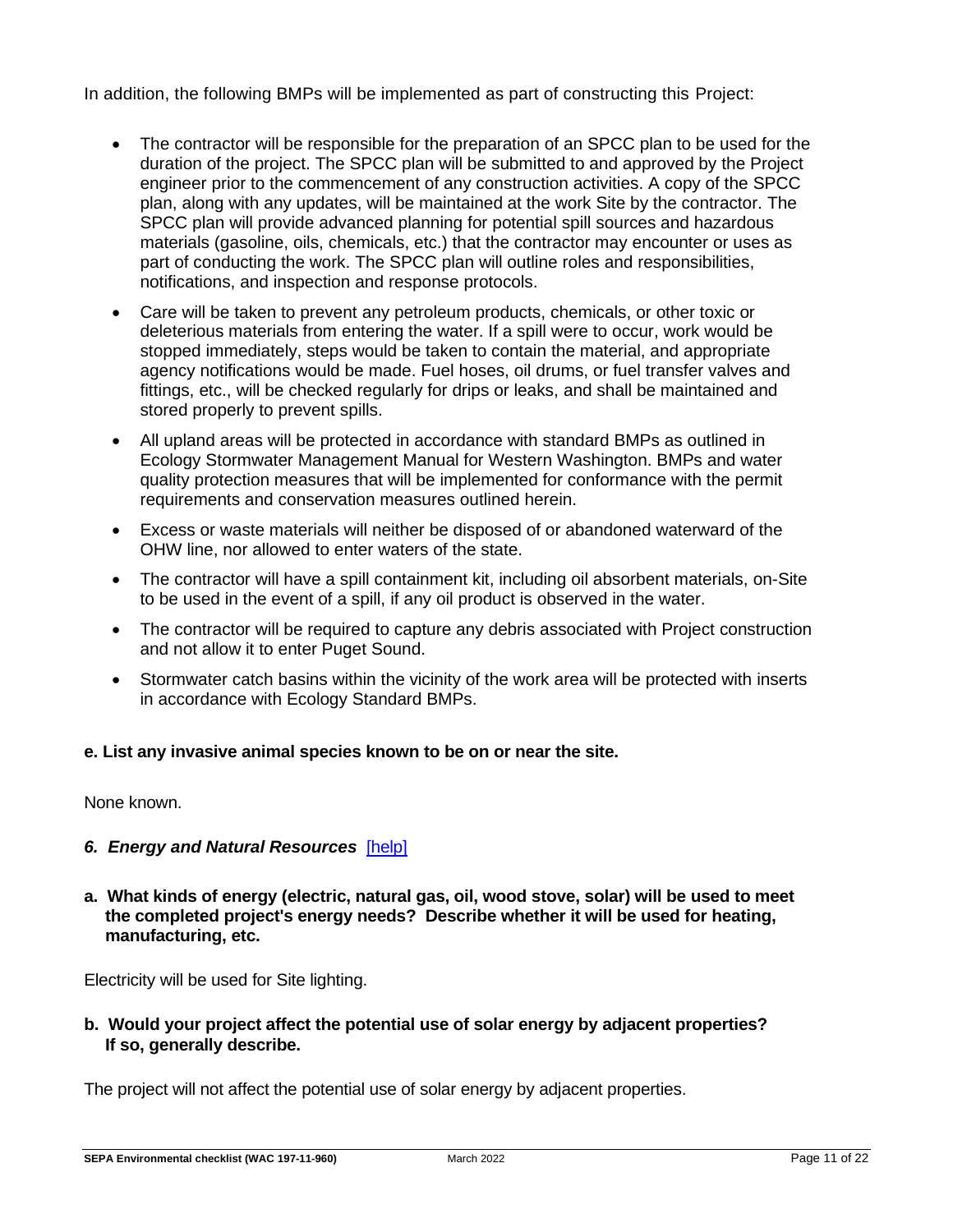#### **c. What kinds of energy conservation features are included in the plans of this proposal? List other proposed measures to reduce or control energy impacts, if any:**

During construction, construction vehicle idling will be minimized to reduce fuel consumption. Site illumination may include energy-efficient light fixtures. LED lighting is being considered because of its energy-saving properties.

#### *7. Environmental Health*[\[help\]](https://ecology.wa.gov/Regulations-Permits/SEPA/Environmental-review/SEPA-guidance/SEPA-checklist-guidance/SEPA-Checklist-Section-B-Environmental-elements/Environmental-elements-7-Environmental-health)

**a. Are there any environmental health hazards, including exposure to toxic chemicals, risk of fire and explosion, spill, or hazardous waste, that could occur as a result of this proposal? If so, describe.**

#### **1) Describe any known or possible contamination at the site from present or past uses.**

The Ecology "What's in My Neighborhood" database identifies five potentially contaminatedsites within 0.25 miles of the Site, in which three are noted as cleanup completed and the remaining two identified as cleanup started. There is no known contamination at the Site. Vehicles and equipment used for both construction activities and subsequent facility maintenance would include the use of fuels, oils, lubricants, and other petroleum-related products within the proposed project area. No increase to exposure of the materials or risks of fire or explosion is anticipated.

#### **2) Describe existing hazardous chemicals/conditions that might affect project development and design. This includes underground hazardous liquid and gas transmission pipelines located within the project area and in the vicinity.**

None.

**3) Describe any toxic or hazardous chemicals that might be stored, used, or produced during the project's development or construction, or at any time during the operating life of the project.**

Chemicals associated with construction equipment, such as hydraulic fluid and diesel may be used by vehicles and equipment onsite during construction.

#### **4) Describe special emergency services that might be required.**

No special emergency services will be required for the proposal. No additional police, firefighting, or other emergency services, other than those that will normally be required at a construction site, will be necessary. Typical and temporary increases in this proposed public gathering space could create a small increase in the level of potential emergency services already associated with the adjacent commercial/recreational activities now occurring at the waterfront.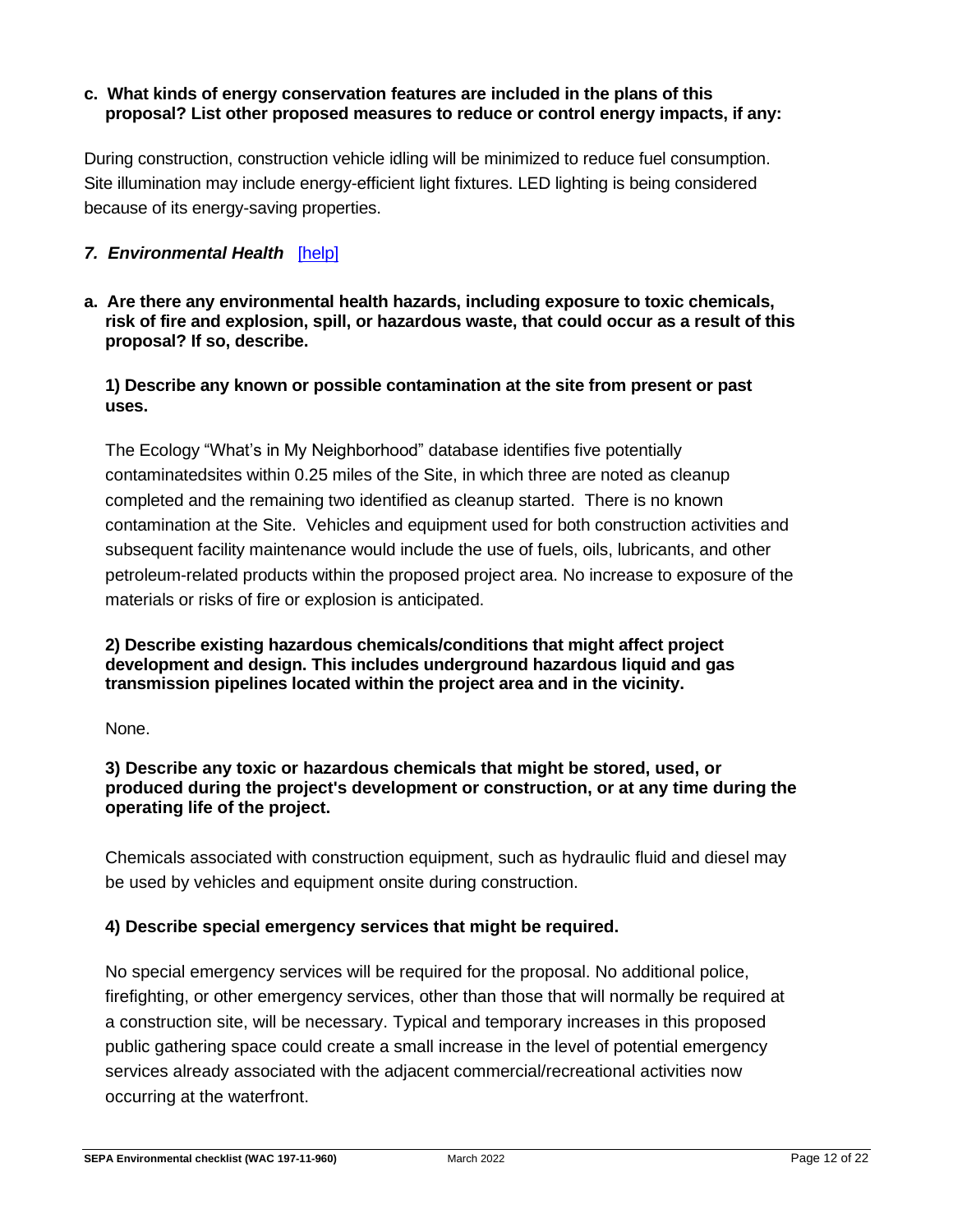#### **5) Proposed measures to reduce or control environmental health hazards, if any: BMPs will be used during construction to prevent spills.**

A health and safety plan will be completed that will document specific procedures to be followed if environmental health hazards are encountered. This plan will be onsite during construction, and any spill of materials, such as diesel fuel and lubricating oil, will be cleaned up immediately.

No significant adverse effects associated with environmental health hazards that cannot be avoided or minimized are anticipated for the proposed Project.

#### *b. Noise*

#### **1) What types of noise exist in the area which may affect your project (for example: traffic, equipment, operation, other)?**

The noises that currently exist in the vicinity (vehicular traffic, railroad traffic, and ferry terminal) would not have an impact on the proposal. Existing noise will not affect the project.

#### **2) What types and levels of noise would be created by or associated with the project on a short-term or a long-term basis (for example: traffic, construction, operation, other)? Indicate what hours noise would come from the site.**

Construction of the proposed Project will generate temporary short-term increases in noise levels at adjacent and nearby areas. Construction will be conducted in accordance with City of Mukilteo noise ordinance. Construction activities are expected to occur during daytime hours. If circumstances arise that require night work, the contractor will be required to adhere to all applicable City of Mukilteo noise regulations, including obtaining a variance if needed.

Noise associated with operations on the Site will be limited to public use at the parklet and Ivar's customers, and will be subject to noise restrictions provided in Mukilteo Municipal Code chapter 8.18.

The types of noise associated with the operation of the proposal after its completion would likely be similar to the types generated by existing uses in the vicinity.

## **3) Proposed measures to reduce or control noise impacts, if any:**

Construction-industry BMPs will be incorporated into construction plans and contractor specifications, which may include, but are not limited to, the following: fitting construction equipment engines with adequate mufflers, intake silencers, or engine enclosures; and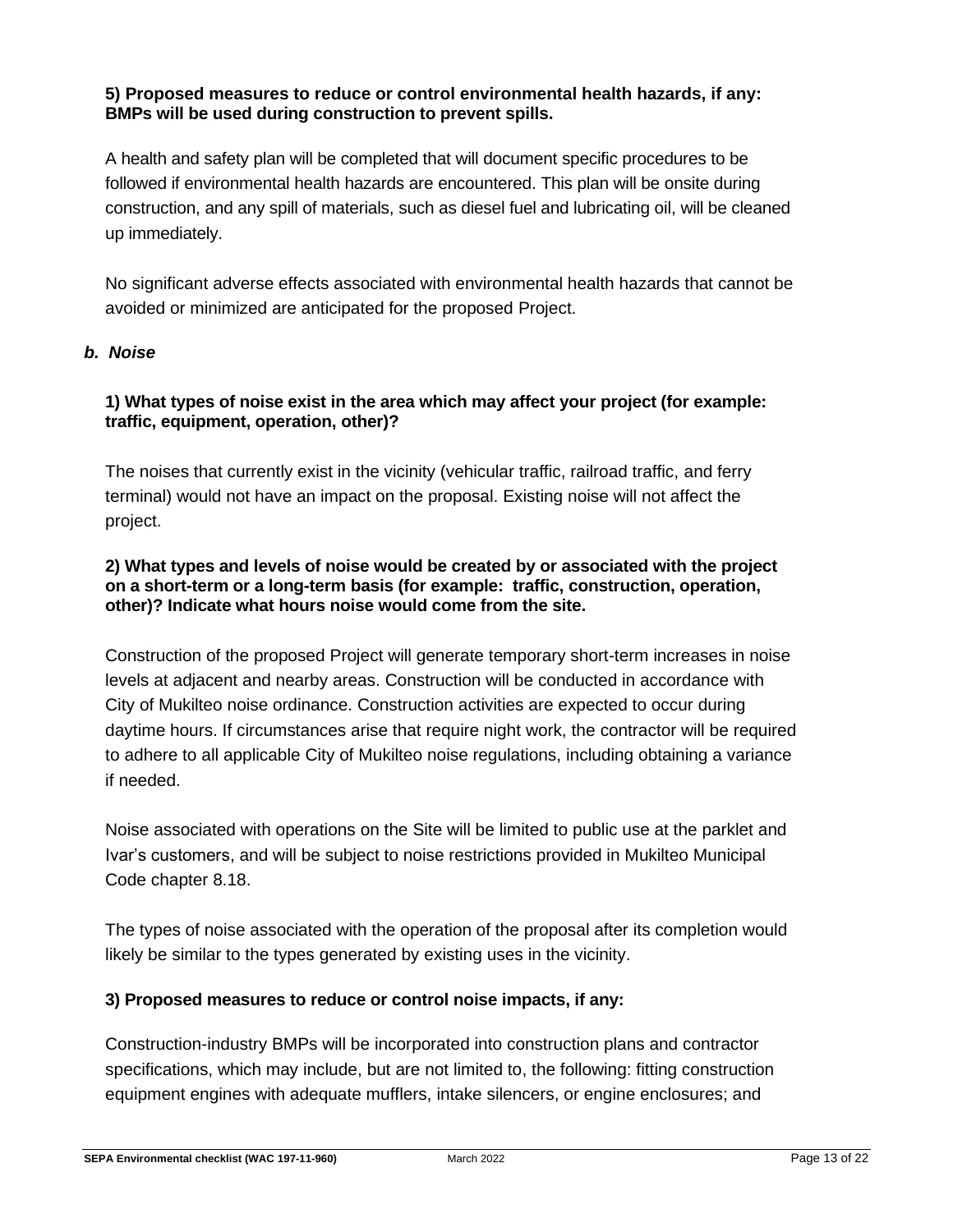turning off construction equipment when not in use. Construction activities associated with the proposed project is not anticipated to occur during nighttime hours.

The proposed project would include practices to reduce construction noise. Examples include:

- Using properly sized and maintained mufflers, engine intake silencers, engine enclosures, and turning off idle equipment. Construction contracts would specify that mufflers be in good working order and that engine enclosures be used on equipment when the engine is the dominant source of noise.
- Although safety warning back-up alarms are exempt from noise ordinances, they often emit very annoying sounds from construction sites. A construction noise mitigation measure requiring all construction equipment be fitted with ambientsensing broadband alarms that broadcast a warning sound loud enough to be heard over background noise but without having to use a preset, maximum volume could be implemented. Another alternative that could be implemented would be to use broadband backup alarms instead of pure tone alarms. Such devices have been found to be very effective in reducing annoying noise from construction sites.

Use of the Site will be conducted in accordance with City of Mukilteo noise restrictions provided in Mukilteo Municipal Code Chapter 8.18. Any special events with the potential to generate noise beyond typical operations will be coordinated with the City of Mukilteo and adjacent neighboring properties.

## *8. Land and Shoreline Use*[\[help\]](https://ecology.wa.gov/Regulations-Permits/SEPA/Environmental-review/SEPA-guidance/SEPA-checklist-guidance/SEPA-Checklist-Section-B-Environmental-elements/Environmental-elements-8-Land-shoreline-use)

#### **a. What is the current use of the site and adjacent properties? Will the proposal affect current land uses on nearby or adjacent properties? If so, describe.**

The Site was part of the access road to the former location of the WSF Mukilteo Ferry Terminal, and currently consists of asphalt paving and a small gravel area. The Site is bordered by Puget Sound to the north, Ivar's Restaurant to the east, Front Street to the south, and Losvar Condominiums to the west. The proposed project will provide an option for outdoor seating for Ivar's, and recreational opportunities to nearby residents and the larger community.

**b. Has the project site been used as working farmlands or working forest lands? If so, describe. How much agricultural or forest land of long-term commercial significance will be converted to other uses as a result of the proposal, if any? If resource lands have not been designated, how many acres in farmland or forest land tax status will be converted to nonfarm or nonforest use?**

No, the project is located in existing commercial/residential waterfront.

**1) Will the proposal affect or be affected by surrounding working farm or forest land normal business operations, such as oversize equipment access, the application of pesticides, tilling, and harvesting? If so, how:**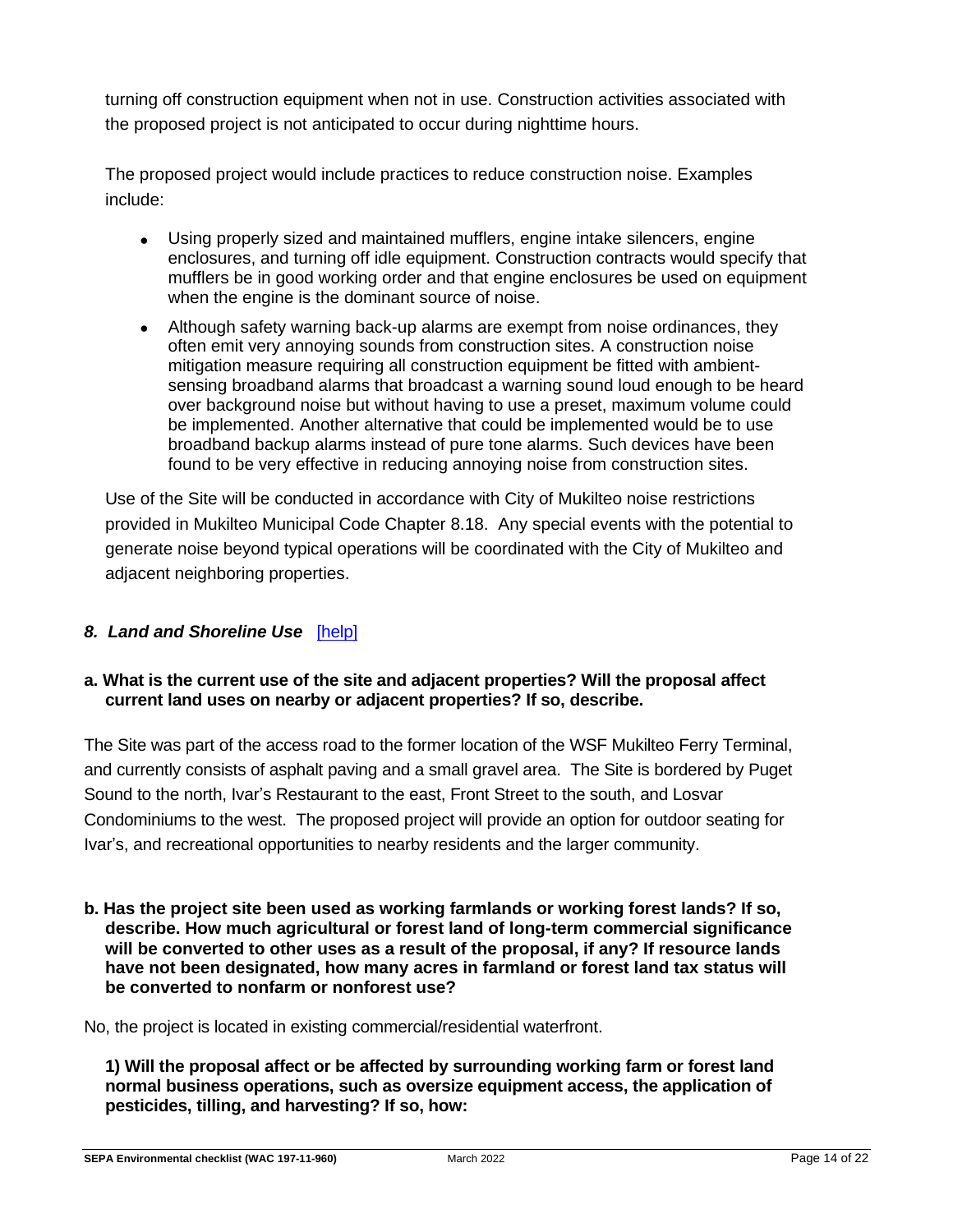No, the project is located in existing commercial/residential waterfront.

#### **c. Describe any structures on the site.**

The Site is currently asphalt with a concrete block wall on the west side providing privacy/separation from Losvar Condominiums. A concrete bulkhead is also located along the shoreline of the Site.

#### **d. Will any structures be demolished? If so, what?**

No structures will be demolished as part of the proposed Project. The existing concrete block wall will be incorporated into the proposed site improvements.

#### **e. What is the current zoning classification of the site?**

The Site is zoned as Downtown Business (DB).

#### **f. What is the current comprehensive plan designation of the site?**

The City of Mukilteo Comprehensive Plan identifies current zoning designation as Downtown Business (DB) with associated land use as "Commercial".

#### **g. If applicable, what is the current shoreline master program designation of the site?**

City of Mukilteo shoreline master program designation of the upland part of the Site as Urban Waterfront. The designation waterward of the ordinary high water line of Parcel No. 28040400203000 is Aquatic Urban, however no work will occur in that area of designation.

#### **h. Has any part of the site been classified as a critical area by the city or county? If so, specify.**

The Site is also within a Flood Hazard Area (i.e. 100 year floodplain) and Shoreline Critical Area. City of Mukilteo Critical Areas mapping identifies the Site in an area where a geotechnical report may be required for certain types of activities.

#### **i. Approximately how many people would reside or work in the completed project?**

The Parklet will not require additional Port staff for maintenance activities. Ivar's may have two to three additional staff during times when outdoor seating is available.

#### **j. Approximately how many people would the completed project displace?**

No displacement of people would occur as a result of the proposed Project.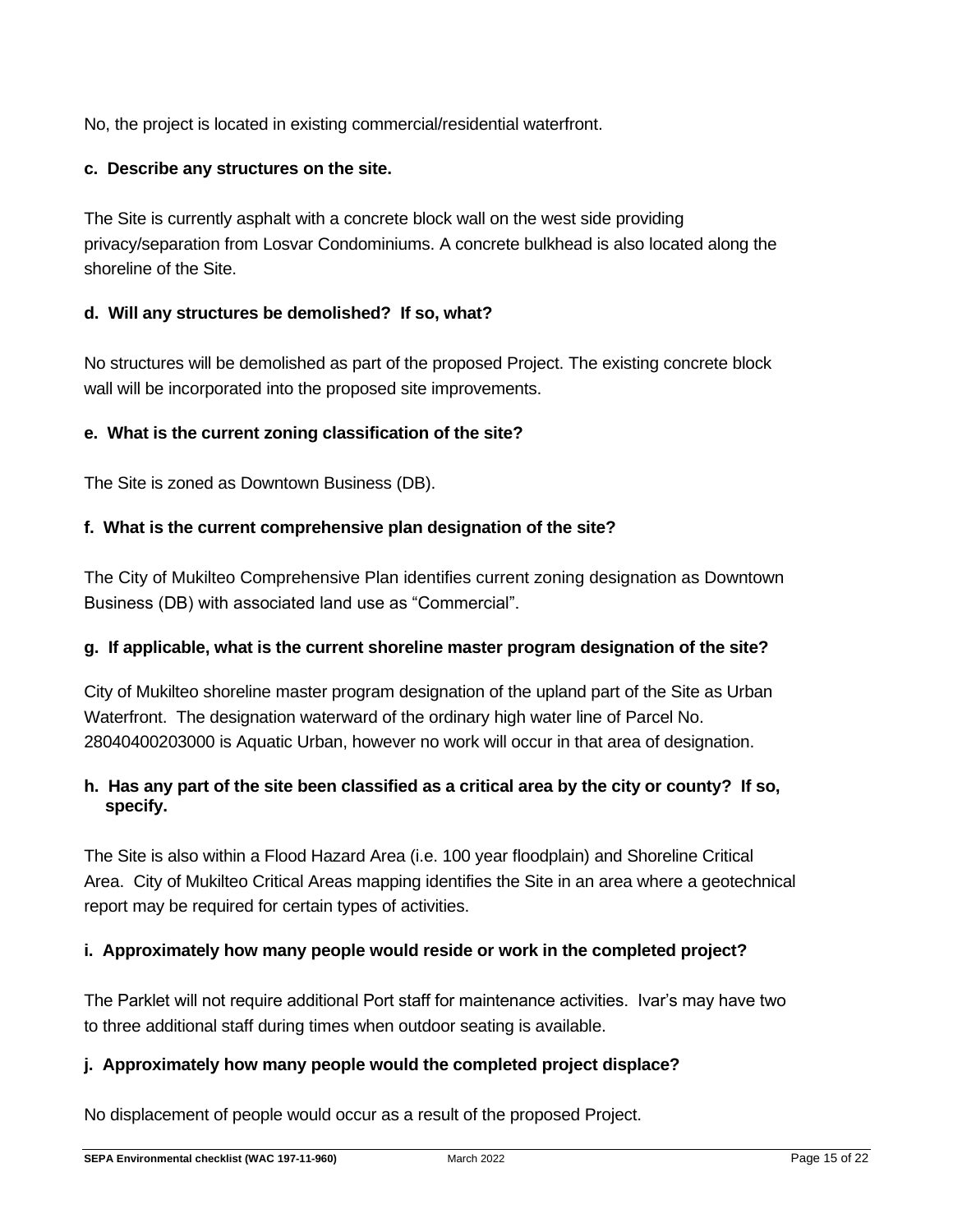#### **k. Proposed measures to avoid or reduce displacement impacts, if any:**

Not applicable. No displacement of people would occur as a result of the proposed Project.

#### **L. Proposed measures to ensure the proposal is compatible with existing and projected land uses and plans, if any:**

The proposed use of the Site is consistent with the current and projected underlying zoning designation as well as the applicable provisions of the Mukilteo Shoreline Master Program and Mukilteo Comprehensive Plan. The Port will manage all improvements associated with this proposal in a manner that is fully consistent with the City of Mukilteo's adopted comprehensive plan, shoreline management master program, and all applicable development regulations. This proposal will not preclude future development of the site consistent with the 2016 City of Mukilteo Downtown Waterfront Master Plan or other subsequent City plans.

#### **m. Proposed measures to reduce or control impacts to agricultural and forest lands of long-term commercial significance, if any:**

Not applicable.

- *9. Housing*[\[help\]](https://ecology.wa.gov/Regulations-Permits/SEPA/Environmental-review/SEPA-guidance/SEPA-checklist-guidance/SEPA-Checklist-Section-B-Environmental-elements/Environmental-elements-9-Housing)
- **a. Approximately how many units would be provided, if any? Indicate whether high, middle, or low-income housing.**

No housing units will be provided as part of this Project.

**b. Approximately how many units, if any, would be eliminated? Indicate whether high, middle, or low-income housing.**

No housing units will be eliminated as part of this Project.

#### **c. Proposed measures to reduce or control housing impacts, if any:**

Not applicable.

#### 10. Aesthetics [\[help\]](https://ecology.wa.gov/Regulations-Permits/SEPA/Environmental-review/SEPA-guidance/SEPA-checklist-guidance/SEPA-Checklist-Section-B-Environmental-elements/Environmental-elements-10-Aesthetics)

**a. What is the tallest height of any proposed structure(s), not including antennas; what is the principal exterior building material(s) proposed?**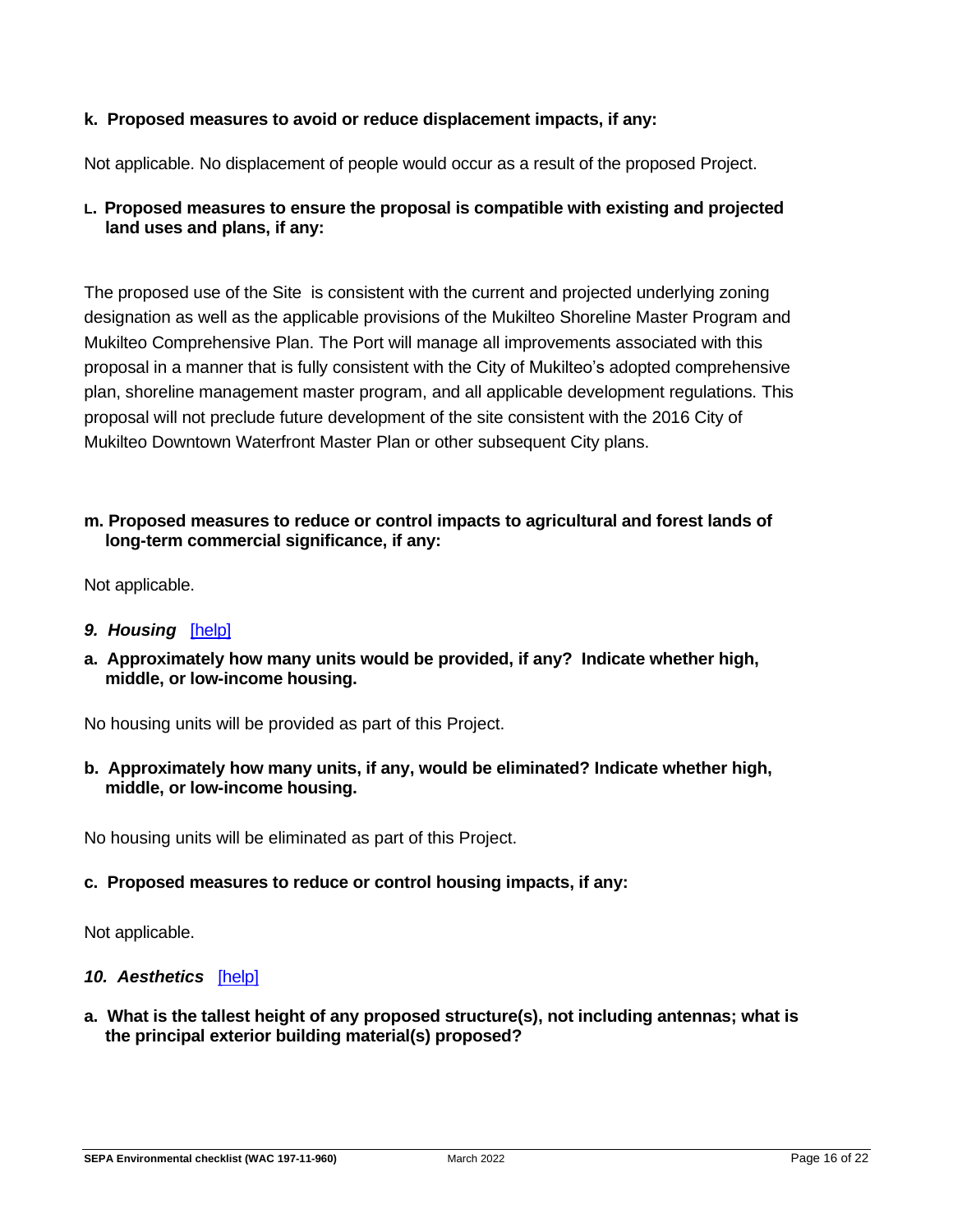The tallest element of the project will be approximately 10 feet. The existing concrete block wall on the Site is approximately 6 feet above existing grades, and decorative panels to be installed on the wall may extend up to 10 feet above existing grades.

#### **b. What views in the immediate vicinity would be altered or obstructed?**

In accordance with the 2016 City of Mukilteo Downtown Waterfront Master Plan, a view corridor will be maintained from SR 525 to the sound, which includes the proposal area. The proposed light fixtures are located at the west edge of the site in order to preserve existing views.

#### **c. Proposed measures to reduce or control aesthetic impacts, if any:**

Light fixture size will be minimized for low-lighting, accent purposes only.

#### *11. Light and Glare*[\[help\]](https://ecology.wa.gov/Regulations-Permits/SEPA/Environmental-review/SEPA-guidance/SEPA-checklist-guidance/SEPA-Checklist-Section-B-Environmental-elements/Environmental-elements-11-Light-glare)

**a. What type of light or glare will the proposal produce? What time of day would it mainly occur?**

The Site will be provided with accent lighting on the concrete block wall. The intent is to provide soft, ambient lighting for parklet users in the evening hours. Light will be low-level.

#### **b. Could light or glare from the finished project be a safety hazard or interfere with views?**

Light glow may be visible to adjacent property owners and residential areas located at higher elevations to the south of the Site. The lights will be shielded toward the Site as to minimize spillover onto adjacent properties. Consideration will be taken to avoid glare perceptible to drivers on Front Street and SR 525 and nearby residential properties. The proposed lighting is far less than that of the previous use at the Site by WSF.

#### **c. What existing off-site sources of light or glare may affect your proposal?**

There are no off-site sources of light or glare that will affect the proposed Project.

#### **d. Proposed measures to reduce or control light and glare impacts, if any:**

The lights will be shielded toward the Site to minimize spillover onto adjacent properties, roads and the waterway. The type of light is anticipated to be softer, ambient lighting with a decorative element to enhance the parklet experience in the evening hours.

#### 12. Recreation [\[help\]](https://ecology.wa.gov/Regulations-Permits/SEPA/Environmental-review/SEPA-guidance/SEPA-checklist-guidance/SEPA-Checklist-Section-B-Environmental-elements/Environmental-elements-12-Recreation)

**SEPA Environmental checklist (WAC 197-11-960)** March 2022 Page 17 of 22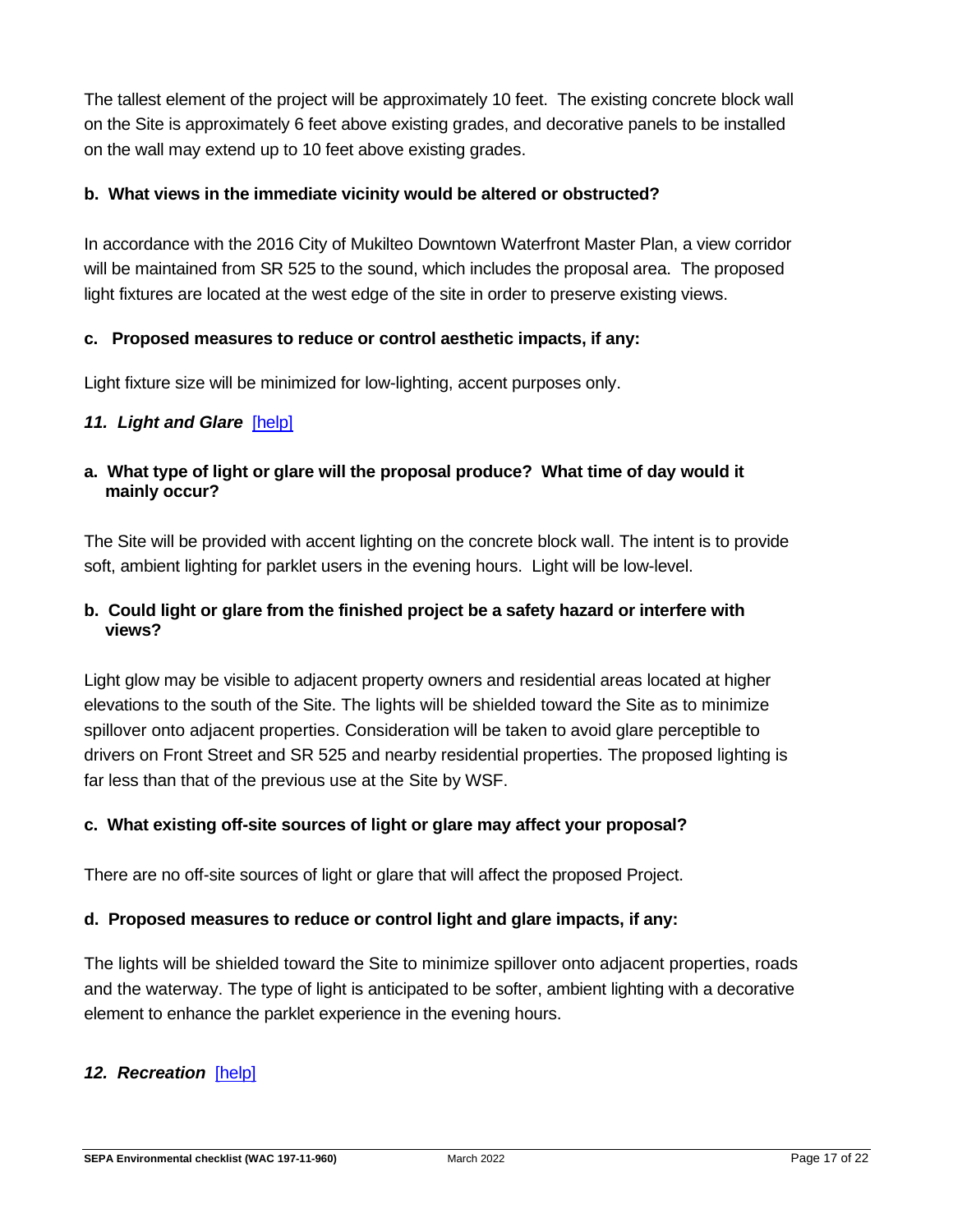### **a. What designated and informal recreational opportunities are in the immediate vicinity?**

The Site is currently open to pedestrian traffic and provides viewing access to the shoreline. The City of Mukilteo Community Beach Park (796 Front Street) is located approximately 400 ft east of the site and the City's Lighthouse Park is located approximately 350 feet west of the site.

The site is adjacent to sidewalk that connects to the City of Mukilteo Lower Japanese Gulch Park, Rosehill Community Center, Barbara Brennon Dobro Park, Totem Park, and Byer's Park, and the Port's Edgewater Beach Public Access.

#### **b. Would the proposed project displace any existing recreational uses? If so, describe.**

No displacements would occur and the project would enhance recreational use of the site. The main purpose of this project is to create a parklet for enjoyment by the public.

#### **c. Proposed measures to reduce or control impacts on recreation, including recreation opportunities to be provided by the project or applicant, if any:**

The project would enhance recreational use of the site by improving public access and amenities. Enhancements include addition of benches and lighting, and aesthetic improvements including landscaping and surface treatment to the existing asphalt.

## *13. Historic and cultural preservation*[\[help\]](https://ecology.wa.gov/Regulations-Permits/SEPA/Environmental-review/SEPA-guidance/SEPA-checklist-guidance/SEPA-Checklist-Section-B-Environmental-elements/Environmental-elements-13-Historic-cultural-p)

#### **a. Are there any buildings, structures, or sites, located on or near the site that are over 45 years old listed in or eligible for listing in national, state, or local preservation registers ? If so, specifically describe.**

No buildings occur on the site. The Washington Department of Archaeology and Historic Preservation (DAHP) Washington Information System for Architectural and Archaeological Records Data (WISAARD) database identifies the former Mukilteo Ferry Terminal (Property ID 115866) as Determined Not Eligible for historic property listing. In addition, the McConnell's Boathouse (Property ID 17731) adjacent to the site is listed as eligible for historic listing, however, the building appears to have been located in the area of the Silver Cloud Inn to the east of Ivar's.

Snohomish County Assessor data indicates that the adjacent building associated with Ivar's was constructed in 1925.

**b. Are there any landmarks, features, or other evidence of Indian or historic use or occupation? This may include human burials or old cemeteries. Are there any material**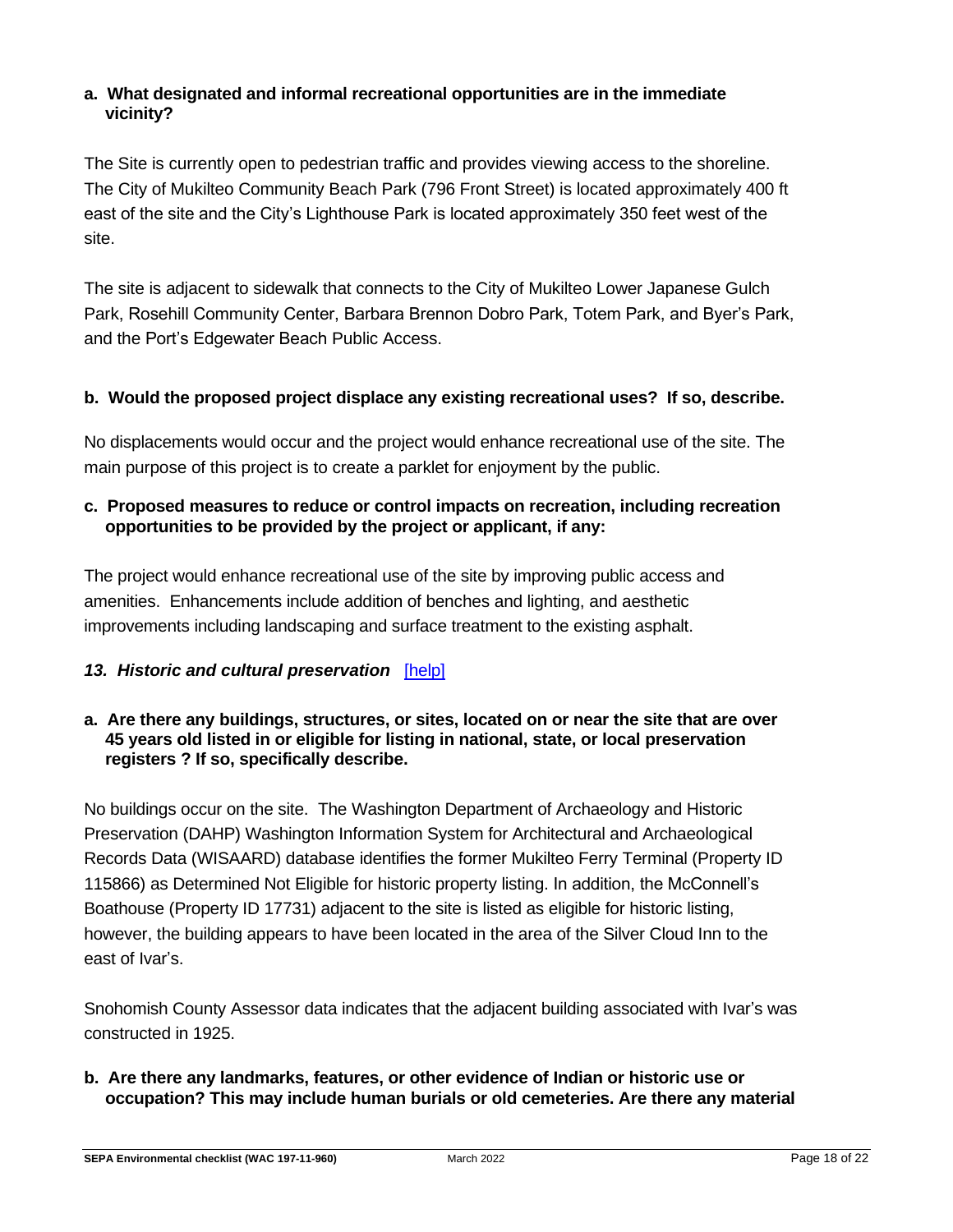#### **evidence, artifacts, or areas of cultural importance on or near the site? Please list any professional studies conducted at the site to identify such resources.**

The project site is in proximity to the Point Elliott Treaty site (45SN108) and the Mukilteo Shoreline Site (45SN393).

#### **c. Describe the methods used to assess the potential impacts to cultural and historic resources on or near the project site. Examples include consultation with tribes and the department of archeology and historic preservation, archaeological surveys, historic maps, GIS data, etc.**

WSDOT completed archaeological evaluation of the site as part of the Mukilteo Ferry Terminal project, which involved removal of the former ferry terminal building, asphalt paving, and construction of the wall on the site adjacent to the Losvar Condominiums. The Port also consulted directly with the Washington Department of Archaeology and Historic Preservation to better understand the Site in order to avoid potential impacts.

#### **d. Proposed measures to avoid, minimize, or compensate for loss, changes to, and disturbance to resources. Please include plans for the above and any permits that may be required.**

No potential adverse effects on historic or cultural resources are anticipated as no work will occur below asphalt currently over the site. Electrical buried utilities will be confined to the existing previously disturbed gravel area created when the footing of the concrete block wall was recently installed.

If required by an agency with jurisdiction, an Inadvertent Discovery Plan (IDP) will be prepared and will be provided to the construction contractor. The IDP would address procedures in case of an unanticipated discovery, notification procedures (including the State Historical Preservation Officer [SHPO] and affected tribes if any archaeological, historic, or culturally significant items are discovered; and the Snohomish County Medical Examiner, if any human remains are found), the authority to temporarily stop construction, and procedures to evaluate and recover intact materials.

## *14. Transportation*[\[help\]](https://ecology.wa.gov/Regulations-Permits/SEPA/Environmental-review/SEPA-guidance/SEPA-checklist-guidance/SEPA-Checklist-Section-B-Environmental-elements/Environmental-elements-14-Transportation)

#### **a. Identify public streets and highways serving the site or affected geographic area and describe proposed access to the existing street system. Show on site plans, if any.**

The Site is adjacent to Front Street which is accessible from State Route 525 (Mukilteo Speedway). The project will maintain existing separation from the vehicle travel lanes on Front Street.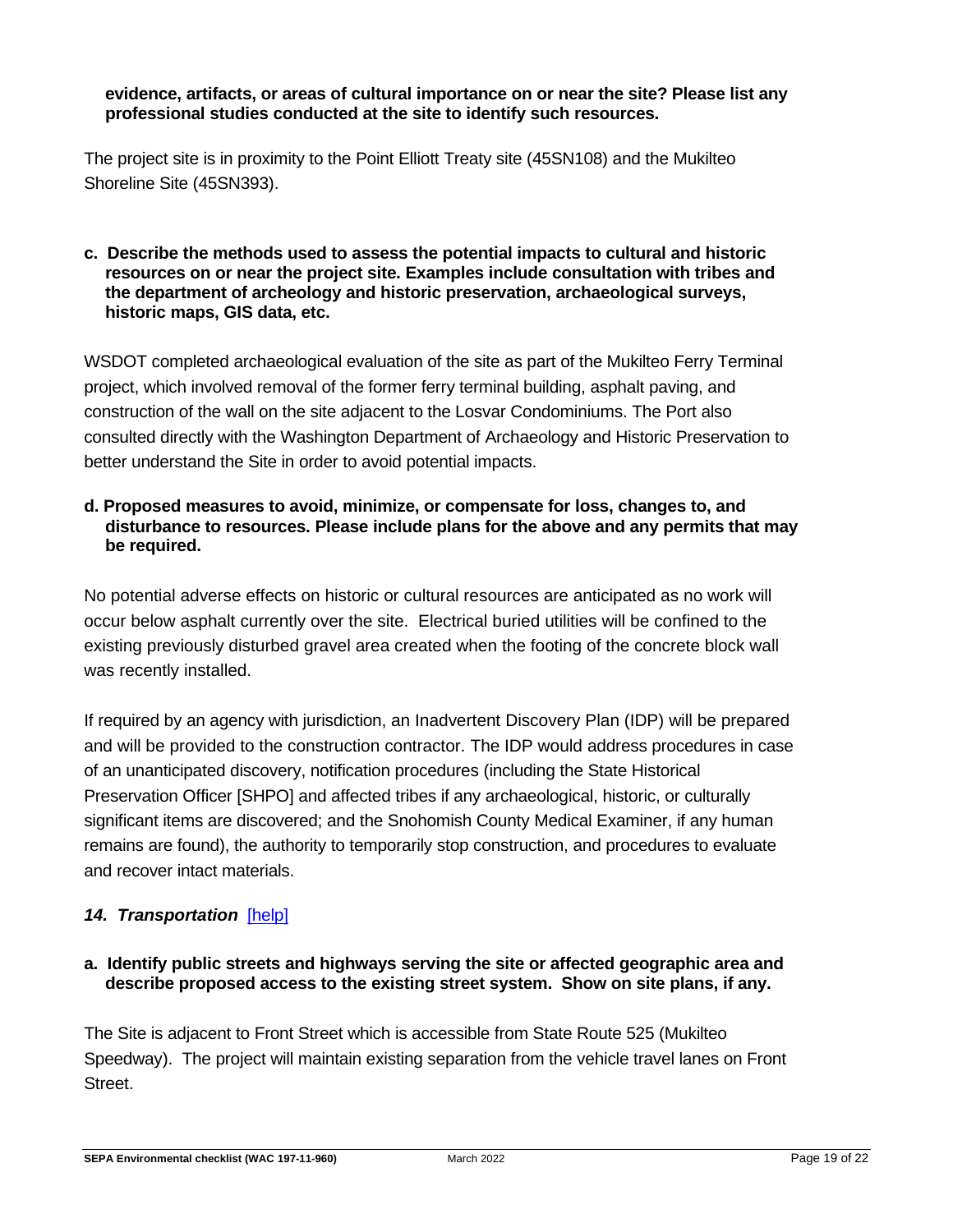#### **b. Is the site or affected geographic area currently served by public transit? If so, generally describe. If not, what is the approximate distance to the nearest transit stop?**

The site is not served by public transit. However, the site is located approximately 800 ft northwest of the WSDOT Mukilteo Ferry Terminal and Mukilteo Station (served by Sound Transit, Community Transit, and Everett Transit).

#### **c. How many additional parking spaces would the completed project or non-project proposal have? How many would the project or proposal eliminate?**

Additional parking is not required under City of Mukilteo code specifically for the parklet. However, the code does require additional parking associated with the Ivar's outdoor dining area. It is estimated that between 4 and 13 additional parking spaces may be required. Ivar's anticipates leasing parking from a neighboring property to satisfy City code requirements and will provide seasonal parking attendant to control use of the leased parking spaces.

#### **d. Will the proposal require any new or improvements to existing roads, streets, pedestrian, bicycle or state transportation facilities, not including driveways? If so, generally describe (indicate whether public or private).**

The proposed Project includes replacement of the existing planter in the right of way in front of Ivar's, as well as installation of a new above grade planter to separate the parklet from Front Street. It is anticipated that this planter will be fairly stout to act as an informal safety barrier.

#### **e. Will the project or proposal use (or occur in the immediate vicinity of) water, rail, or air transportation? If so, generally describe.**

The proposed site is located approximately 800 ft northwest of the WSDOT Mukilteo Ferry Terminal and Sound Transit Mukilteo Station.

## **f. How many vehicular trips per day would be generated by the completed project or proposal? If known, indicate when peak volumes would occur and what percentage of the volume would be trucks (such as commercial and nonpassenger vehicles). What data or transportation models were used to make these estimates?**

Based on the minimal size of the parklet, it is not anticipated to be a primary destination point, but instead would be a secondary destination for people visiting other places at the waterfront. The minimal size and seasonal nature of the proposed Ivar's outdoor seating will not alter the number or frequency of delivery trucks serving Ivar's. Foot traffic is anticipated to be the primary source of Ivar's patrons, but any additional vehicles will be accommodated in the leased parking area.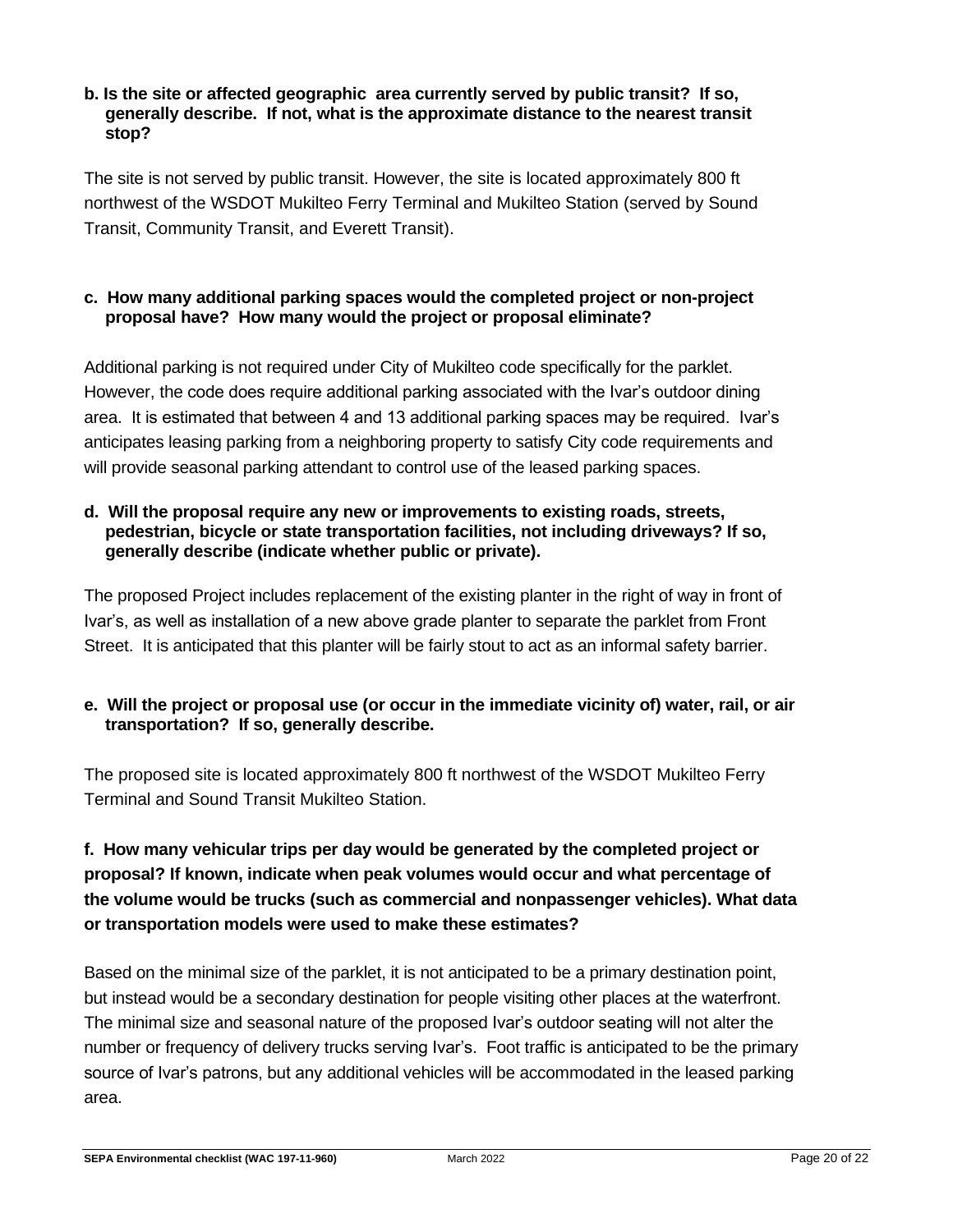## **g. Will the proposal interfere with, affect or be affected by the movement of agricultural and forest products on roads or streets in the area? If so, generally describe.**

The project will not interfere with, affect, or be affected by the movement of agricultural and forest products.

#### **h. Proposed measures to reduce or control transportation impacts, if any:**

No traffic impacts are anticipated and no measures are proposed. It is estimated that between 4 and 13 additional parking spaces may be required for the seasonal outdoor dining. These spaces are to be provided by Ivar's upon approval by the City. Ivar's anticipates leasing parking from a neighboring property to satisfy City code requirements and will provide seasonal parking attendant to control use of the leased parking spaces.

## 15. Public Services [\[help\]](https://ecology.wa.gov/Regulations-Permits/SEPA/Environmental-review/SEPA-guidance/SEPA-checklist-guidance/SEPA-Checklist-Section-B-Environmental-elements/Environmental-elements-15-Public-services)

## **a. Would the project result in an increased need for public services (for example: fire protection, police protection, public transit, health care, schools, other)? If so, generally describe.**

No significant increase in public services related to temporary construction activities is anticipated.

## **b. Proposed measures to reduce or control direct impacts on public services, if any.**

Proposed measures to reduce and control any direct impacts on public services will include ensuring that construction and operation of all proposed improvements will be done in full compliance with all applicable city, state, and federal building, safety, and environmental codes and standards and also in accordance with the Port's own BMPs for safety and environmental protection.

#### *16. Utilities*[\[help\]](https://ecology.wa.gov/Regulations-Permits/SEPA/Environmental-review/SEPA-guidance/SEPA-checklist-guidance/SEPA-Checklist-Section-B-Environmental-elements/Environmental-elements-16-Utilities)

#### **a. Circle utilities currently available at the site:**  electricity, natural gas, water, refuse service, telephone, sanitary sewer, septic system, other communications (Frontier cable)

**b. Describe the utilities that are proposed for the project, the utility providing the service, and the general construction activities on the site or in the immediate vicinity which might be needed.**

**SEPA Environmental checklist (WAC 197-11-960)** March 2022 March 2022 **Page 21 of 22**